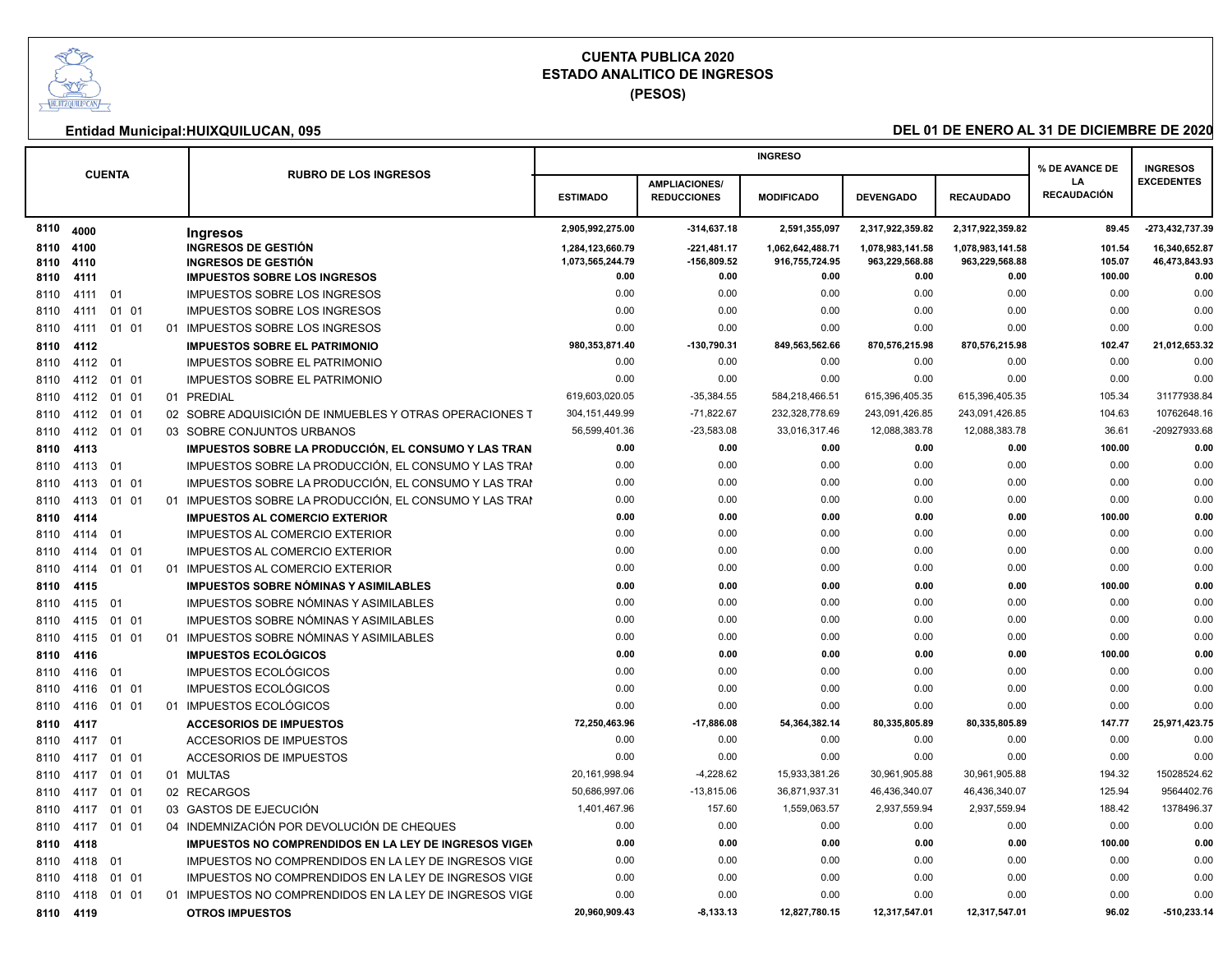

**(PESOS)**

|      |                 |               |                |  |                                                            |                  |                      | <b>INGRESO</b>    |                  |                  | % DE AVANCE DE     | <b>INGRESOS</b>   |
|------|-----------------|---------------|----------------|--|------------------------------------------------------------|------------------|----------------------|-------------------|------------------|------------------|--------------------|-------------------|
|      |                 | <b>CUENTA</b> |                |  | <b>RUBRO DE LOS INGRESOS</b>                               |                  | <b>AMPLIACIONES/</b> |                   |                  |                  | LA                 | <b>EXCEDENTES</b> |
|      |                 |               |                |  |                                                            | <b>ESTIMADO</b>  | <b>REDUCCIONES</b>   | <b>MODIFICADO</b> | <b>DEVENGADO</b> | <b>RECAUDADO</b> | <b>RECAUDACIÓN</b> |                   |
|      | 8110 4119 01    |               |                |  | <b>OTROS IMPUESTOS</b>                                     | 0.00             | 0.00                 | 0.00              | 0.00             | 0.00             | 0.00               | 0.00              |
| 8110 | 4119            | 01 01         |                |  | <b>OTROS IMPUESTOS</b>                                     | 0.00             | 0.00                 | 0.00              | 0.00             | 0.00             | 0.00               | 0.00              |
| 8110 | 4119            | 01 01         |                |  | 01 SOBRE ANUNCIOS PUBLICITARIOS                            | 18,426,025.26    | $-7,317.38$          | 11,108,649.78     | 11,800,278.44    | 11,800,278.44    | 106.23             | 691628.66         |
|      | 8110 4119 01 01 |               |                |  | 02 SOBRE DIVERSIONES, JUEGOS Y ESPECTÁCULOS PÚBLICOS       | 2,534,884.17     | $-815.75$            | 1,719,130.37      | 517,268.57       | 517,268.57       | 30.09              | -1201861.80       |
|      |                 |               | Subtotal: (12) |  |                                                            | 1,073,565,244.79 | -156,809.52          | 916,755,724.95    | 963,229,568.88   | 963,229,568.88   | 105.07             | 46473843.93       |
|      | 8110 4120       |               |                |  | <b>INGRESOS DE GESTIÓN</b>                                 | 0.00             | 0.00                 | 0.00              | 0.00             | 0.00             | 100.00             | 0.00              |
| 8110 | 4121            |               |                |  | <b>APORTACIONES PARA FONDOS DE VIVIENDA</b>                | 0.00             | 0.00                 | 0.00              | 0.00             | 0.00             | 100.00             | 0.00              |
| 8110 | 4121            | 01            |                |  | APORTACIONES PARA FONDOS DE VIVIENDA                       | 0.00             | 0.00                 | 0.00              | 0.00             | 0.00             | 0.00               | 0.00              |
| 8110 | 4121            | 01 01         |                |  | APORTACIONES PARA FONDOS DE VIVIENDA                       | 0.00             | 0.00                 | 0.00              | 0.00             | 0.00             | 0.00               | 0.00              |
| 8110 | 4121            | 01 01         |                |  | 01 APORTACIONES PARA FONDOS DE VIVIENDA                    | 0.00             | 0.00                 | 0.00              | 0.00             | 0.00             | 0.00               | 0.00              |
| 8110 | 4122            |               |                |  | <b>CUOTAS PARA LA SEGURIDAD SOCIAL</b>                     | 0.00             | 0.00                 | 0.00              | 0.00             | 0.00             | 100.00             | 0.00              |
| 8110 | 4122 01         |               |                |  | <b>CUOTAS PARA LA SEGURIDAD SOCIAL</b>                     | 0.00             | 0.00                 | 0.00              | 0.00             | 0.00             | 0.00               | 0.00              |
| 8110 | 4122            | 01 01         |                |  | CUOTAS PARA LA SEGURIDAD SOCIAL                            | 0.00             | 0.00                 | 0.00              | 0.00             | 0.00             | 0.00               | 0.00              |
| 8110 | 4122 01 01      |               |                |  | 01 CUOTAS PARA LA SEGURIDAD SOCIAL                         | 0.00             | 0.00                 | 0.00              | 0.00             | 0.00             | 0.00               | 0.00              |
| 8110 | 4123            |               |                |  | <b>CUOTAS DE AHORRO PARA EL RETIRO</b>                     | 0.00             | 0.00                 | 0.00              | 0.00             | 0.00             | 100.00             | 0.00              |
| 8110 | 4123            | 01            |                |  | CUOTAS DE AHORRO PARA EL RETIRO                            | 0.00             | 0.00                 | 0.00              | 0.00             | 0.00             | 0.00               | 0.00              |
| 8110 | 4123            | 01 01         |                |  | CUOTAS DE AHORRO PARA EL RETIRO                            | 0.00             | 0.00                 | 0.00              | 0.00             | 0.00             | 0.00               | 0.00              |
| 8110 | 4123            | 01 01         |                |  | 01 CUOTAS DE AHORRO PARA EL RETIRO                         | 0.00             | 0.00                 | 0.00              | 0.00             | 0.00             | 0.00               | 0.00              |
|      | 8110 4124       |               |                |  | ACCESORIOS DE CUOTAS Y APORTACIONES DE SEGURIDAD SO(       | 0.00             | 0.00                 | 0.00              | 0.00             | 0.00             | 100.00             | 0.00              |
| 8110 | 4124            | 01            |                |  | ACCESORIOS DE CUOTAS Y APORTACIONES DE SEGURIDAD SC        | 0.00             | 0.00                 | 0.00              | 0.00             | 0.00             | 0.00               | 0.00              |
| 8110 | 4124            | 01 01         |                |  | ACCESORIOS DE CUOTAS Y APORTACIONES DE SEGURIDAD SC        | 0.00             | 0.00                 | 0.00              | 0.00             | 0.00             | 0.00               | 0.00              |
| 8110 | 4124            | 01 01         |                |  | 01 ACCESORIOS DE CUOTAS Y APORTACIONES DE SEGURIDAD SC     | 0.00             | 0.00                 | 0.00              | 0.00             | 0.00             | 0.00               | 0.00              |
| 8110 | 4129            |               |                |  | OTRAS CUOTAS Y APORTACIONES PARA LA SEGURIDAD SOCIAL       | 0.00             | 0.00                 | 0.00              | 0.00             | 0.00             | 100.00             | 0.00              |
| 8110 | 4129            | 01            |                |  | OTRAS CUOTAS Y APORTACIONES PARA LA SEGURIDAD SOCIAL       | 0.00             | 0.00                 | 0.00              | 0.00             | 0.00             | 0.00               | 0.00              |
| 8110 | 4129            | 01 01         |                |  | OTRAS CUOTAS Y APORTACIONES PARA LA SEGURIDAD SOCIAL       | 0.00             | 0.00                 | 0.00              | 0.00             | 0.00             | 0.00               | 0.00              |
|      | 8110 4129       | 01 01         |                |  | 01 OTRAS CUOTAS Y APORTACIONES PARA LA SEGURIDAD SOCIAL    | 0.00             | 0.00                 | 0.00              | 0.00             | 0.00             | 0.00               | 0.00              |
|      |                 |               | Subtotal: (12) |  |                                                            | 0.00             | 0.00                 | 0.00              | 0.00             | 0.00             | 100.00             | 0.00              |
|      | 8110 4130       |               |                |  | <b>INGRESOS DE GESTIÓN</b>                                 | 1,952,425.24     | $-639.21$            | 1,313,211.01      | 1,329,095.00     | 1,329,095.00     | 101.21             | 15,883.99         |
| 8110 | 4131            |               |                |  | <b>CONTRIBUCIONES DE MEJORAS POR OBRAS PÚBLICAS</b>        | 1,952,425.24     | -639.21              | 1,313,211.01      | 1,329,095.00     | 1,329,095.00     | 101.21             | 15.883.99         |
| 8110 | 4131            | 01            |                |  | CONTRIBUCIONES DE MEJORAS POR OBRAS PÚBLICAS               | 0.00             | 0.00                 | 0.00              | 0.00             | 0.00             | 0.00               | 0.00              |
| 8110 | 4131            | 01 01         |                |  | CONTRIBUCIONES DE MEJORAS POR OBRAS PÚBLICAS               | 0.00             | 0.00                 | 0.00              | 0.00             | 0.00             | 0.00               | 0.00              |
| 8110 | 4131            | 01 01         |                |  | 01 PARA OBRAS PÚBLICAS Y ACCIONES DE BENEFICIO SOCIAL      | 0.00             | 0.00                 | 0.00              | 0.00             | 0.00             | 0.00               | 0.00              |
| 8110 | 4131            | 01 01         |                |  | 02 PARA OBRAS DE IMPACTO VIAL                              | 0.00             | 0.00                 | 0.00              | 0.00             | 0.00             | 0.00               | 0.00              |
| 8110 | 4131            | 01 01         |                |  | 03 POR SERVICIOS AMBIENTALES                               | 1,952,425.24     | $-639.21$            | 1,313,211.01      | 1,329,095.00     | 1,329,095.00     | 101.21             | 15883.99          |
| 8110 | 4131            | 01 02         |                |  | ACCESORIOS DE CONTRIBUCIÓN DE MEJORAS POR OBRAS PÚ         | 0.00             | 0.00                 | 0.00              | 0.00             | 0.00             | 0.00               | 0.00              |
| 8110 | 4131            | 01 02         |                |  | 01 MULTAS                                                  | 0.00             | 0.00                 | 0.00              | 0.00             | 0.00             | 0.00               | 0.00              |
| 8110 | 4131            | 01 02         |                |  | 02 RECARGOS                                                | 0.00             | 0.00                 | 0.00              | 0.00             | 0.00             | 0.00               | 0.00              |
| 8110 | 4131            | 01 02         |                |  | 03 GASTOS DE EJECUCIÓN                                     | 0.00             | 0.00                 | 0.00              | 0.00             | 0.00             | 0.00               | 0.00              |
| 8110 | 4131            | 01 02         |                |  | 04 INDEMNIZACIÓN POR DEVOLUCIÓN DE CHEQUES                 | 0.00             | 0.00                 | 0.00              | 0.00             | 0.00             | 0.00               | 0.00              |
|      | 8110 4132       |               |                |  | <b>CONTRIBUCIONES DE MEJORAS NO COMPRENDIDAS EN LA LEY</b> | 0.00             | 0.00                 | 0.00              | 0.00             | 0.00             | 100.00             | 0.00              |
|      | 8110 4132       | 01            |                |  | CONTRIBUCIONES DE MEJORAS NO COMPRENDIDAS EN LA LEY        | 0.00             | 0.00                 | 0.00              | 0.00             | 0.00             | 0.00               | 0.00              |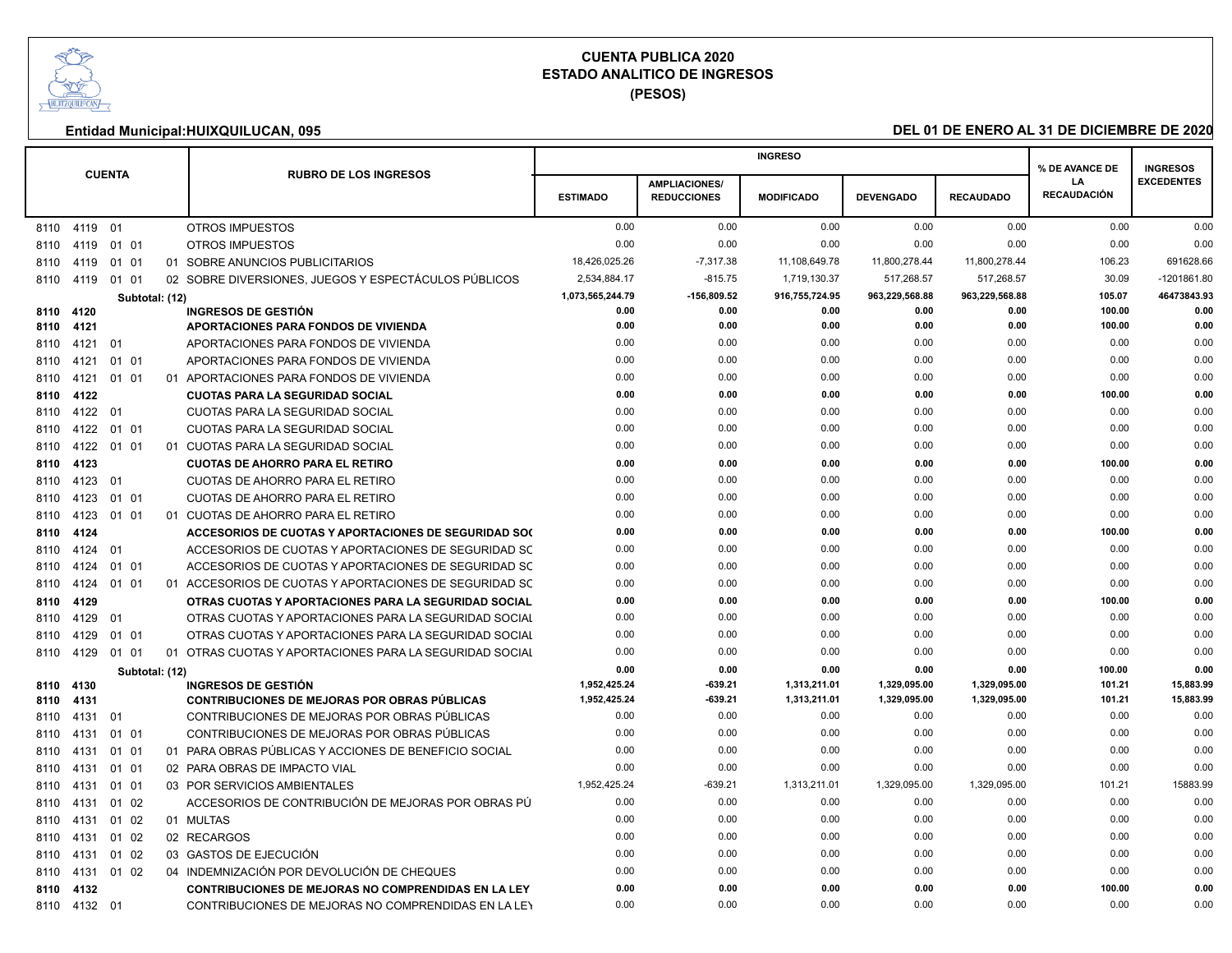

**(PESOS)**

|              |              |               |                |                                                                                                            |                      |                                            | <b>INGRESO</b>       |                      |                      | % DE AVANCE DE           | <b>INGRESOS</b>      |
|--------------|--------------|---------------|----------------|------------------------------------------------------------------------------------------------------------|----------------------|--------------------------------------------|----------------------|----------------------|----------------------|--------------------------|----------------------|
|              |              | <b>CUENTA</b> |                | <b>RUBRO DE LOS INGRESOS</b>                                                                               | <b>ESTIMADO</b>      | <b>AMPLIACIONES/</b><br><b>REDUCCIONES</b> | <b>MODIFICADO</b>    | <b>DEVENGADO</b>     | <b>RECAUDADO</b>     | LA<br><b>RECAUDACIÓN</b> | <b>EXCEDENTES</b>    |
|              |              |               |                |                                                                                                            |                      |                                            |                      |                      |                      |                          |                      |
| 8110         |              | 4132 01 01    |                | CONTRIBUCIONES DE MEJORAS NO COMPRENDIDAS EN LA LEY                                                        | 0.00                 | 0.00                                       | 0.00                 | 0.00                 | 0.00                 | 0.00                     | 0.00                 |
| 8110         | 4132         | 01 01         |                | 01 CONTRIBUCIONES DE MEJORAS NO COMPRENDIDAS EN LA LEY                                                     | 0.00                 | 0.00                                       | 0.00                 | 0.00                 | 0.00                 | 0.00                     | 0.00                 |
|              |              |               | Subtotal: (12) |                                                                                                            | 1,952,425.24         | $-639.21$                                  | 1,313,211.01         | 1,329,095.00         | 1,329,095.00         | 101.21                   | 15883.99             |
| 8110         | 4140         |               |                | <b>INGRESOS DE GESTIÓN</b>                                                                                 | 175.876.881.35       | $-60,468.46$                               | 115,408,418.19       | 92,761,711.76        | 92,761,711.76        | 80.38                    | -22,646,706.43       |
| 8110         | 4141         |               |                | DERECHOS POR EL USO, GOCE, APROVECHAMIENTO O EXPLOTA                                                       | 6,146,936.19<br>0.00 | -443.42<br>0.00                            | 5,703,519.25<br>0.00 | 5.627,922.39<br>0.00 | 5,627,922.39<br>0.00 | 98.67<br>0.00            | $-75,596.86$<br>0.00 |
| 8110<br>8110 | 4141<br>4141 | 01<br>01 01   |                | DERECHOS POR EL USO, GOCE, APROVECHAMIENTO O EXPLOT<br>DERECHOS POR EL USO, GOCE, APROVECHAMIENTO O EXPLOT | 0.00                 | 0.00                                       | 0.00                 | 0.00                 | 0.00                 | 0.00                     | 0.00                 |
| 8110         | 4141         | 01 01         |                | 01 USO DE VÍAS Y ÁREAS PÚBLICAS PARA EL EJERCICIO DE ACTIV                                                 | 1,066,076.25         | $-547.42$                                  | 518,655.75           | 210,911.52           | 210,911.52           | 40.67                    | $-307744.23$         |
| 8110         | 4141         | 01 01         |                | 02 ESTACIONAMIENTO EN LA VÍA PÚBLICA Y DE SERVICIO PÚBLICC                                                 | 5,080,859.94         | 104.00                                     | 5,184,863.50         | 5,417,010.87         | 5,417,010.87         | 104.48                   | 232147.37            |
| 8110         | 4143         |               |                | <b>DERECHOS POR PRESTACIÓN DE SERVICIOS</b>                                                                | 167, 112, 197. 77    | $-59,003.85$                               | 108,108,343.59       | 86,360,371.92        | 86,360,371.92        | 79.88                    | -21,747,971.67       |
| 8110         | 4143         | 01            |                | AGUA POTABLE, DRENAJE, ALCANTARILLADO Y RECEPCIÓN DE                                                       | 0.00                 | 0.00                                       | 0.00                 | 0.00                 | 0.00                 | 0.00                     | 0.00                 |
| 8110         | 4143         | 01 01         |                | DERECHOS POR PRESTACIÓN DE SERVICIOS                                                                       | 0.00                 | 0.00                                       | 0.00                 | 0.00                 | 0.00                 | 0.00                     | 0.00                 |
| 8110         | 4143         | 01 01         |                | 01 SUMINISTRO DE AGUA POTABLE                                                                              | 0.00                 | 0.00                                       | 0.00                 | 0.00                 | 0.00                 | 0.00                     | 0.00                 |
| 8110         | 4143         | 01 01         |                | 02 SUMINISTRO DE AGUA EN BLOQUE PROPORCIONADA POR LA A                                                     | 0.00                 | 0.00                                       | 0.00                 | 0.00                 | 0.00                 | 0.00                     | 0.00                 |
| 8110         | 4143         | 01 01         |                | 03 AUTORIZACIÓN DE DERIVACIONES DE LA TOMA DE AGUA                                                         | 0.00                 | 0.00                                       | 0.00                 | 0.00                 | 0.00                 | 0.00                     | 0.00                 |
| 8110         | 4143         | 01 01         |                | 04 CONEXIONES A LOS SISTEMAS DE AGUA Y DRENAJE                                                             | 0.00                 | 0.00                                       | 0.00                 | 0.00                 | 0.00                 | 0.00                     | 0.00                 |
| 8110         | 4143         | 01 01         |                | 05 RECONEXIÓN A LOS SISTEMAS DE AGUA POTABLE                                                               | 0.00                 | 0.00                                       | 0.00                 | 0.00                 | 0.00                 | 0.00                     | 0.00                 |
| 8110         | 4143         | 01 01         |                | 06 CONTROL PARA EL ESTABLECIMIENTO DE SISTEMAS DE AGUA F                                                   | 0.00                 | 0.00                                       | 0.00                 | 0.00                 | 0.00                 | 0.00                     | 0.00                 |
| 8110         | 4143         | 01 01         |                | 07 CONEXIONES DE TOMA POR EL SUMINISTRO DE AGUA EN BLOC                                                    | 0.00                 | 0.00                                       | 0.00                 | 0.00                 | 0.00                 | 0.00                     | 0.00                 |
| 8110         | 4143         | 01 01         |                | 08 DERECHOS DE DESCARGA DE AGUAS RESIDUALES Y SU TRATA                                                     | 0.00                 | 0.00                                       | 0.00                 | 0.00                 | 0.00                 | 0.00                     | 0.00                 |
| 8110         | 4143         | 01 01         |                | 09 REPARACIÓN DE APARATOS MEDIDORES DE CONSUMO DE AGU                                                      | 0.00                 | 0.00                                       | 0.00                 | 0.00                 | 0.00                 | 0.00                     | 0.00                 |
| 8110         | 4143         | 01 01         |                | 10 INTALACIÓN DE MEDIDORES                                                                                 | 0.00                 | 0.00                                       | 0.00                 | 0.00                 | 0.00                 | 0.00                     | 0.00                 |
| 8110         | 4143         | 01 01         |                | 11 AGUA EN PIPAS (PERMISO)                                                                                 | 0.00                 | 0.00                                       | 0.00                 | 0.00                 | 0.00                 | 0.00                     | 0.00                 |
| 8110         | 4143         | 01 01         |                | 12 AGUA EN PIPAS (CARGA)                                                                                   | 0.00                 | 0.00                                       | 0.00                 | 0.00                 | 0.00                 | 0.00                     | 0.00                 |
| 8110         | 4143         | 01 01         |                | 13 OBRAS                                                                                                   | 0.00                 | 0.00                                       | 0.00                 | 0.00                 | 0.00                 | 0.00                     | 0.00                 |
| 8110         | 4143         | 01 01         |                | 14 REZAGOS                                                                                                 | 0.00                 | 0.00                                       | 0.00                 | 0.00                 | 0.00                 | 0.00                     | 0.00                 |
| 8110         | 4143         | 01 01         |                | 15 VENTA DE MEDIDORES                                                                                      | 0.00                 | 0.00                                       | 0.00                 | 0.00                 | 0.00                 | 0.00                     | 0.00                 |
| 8110         | 4143         | 01 01         |                | 16 CERTIFICACIONES                                                                                         | 0.00                 | 0.00                                       | 0.00                 | 0.00                 | 0.00                 | 0.00                     | 0.00                 |
| 8110         | 4143         | 01 01         |                | 17 OTROS                                                                                                   | 0.00                 | 0.00                                       | 0.00                 | 0.00                 | 0.00                 | 0.00                     | 0.00                 |
| 8110         | 4143         | 01 01         |                | 18 MANTENIMIENTO DE DRENAJE                                                                                | 0.00                 | 0.00                                       | 0.00                 | 0.00                 | 0.00                 | 0.00                     | 0.00                 |
| 8110         | 4143         | 01 01         |                | 19 DICTAMEN DE FACTIBILIDAD DE SERVICIOS                                                                   | 0.00                 | 0.00                                       | 0.00                 | 0.00                 | 0.00                 | 0.00                     | 0.00                 |
| 8110         | 4143         | 02            |                | <b>REGISTRO CIVIL</b>                                                                                      | 0.00                 | 0.00                                       | 0.00                 | 0.00                 | 0.00                 | 0.00                     | 0.00                 |
| 8110         | 4143         | 02 01         |                | <b>REGISTRO CIVIL</b>                                                                                      | 0.00                 | 0.00                                       | 0.00                 | 0.00                 | 0.00                 | 0.00                     | 0.00                 |
| 8110         | 4143         | 02 01         |                | 01 REGISTRO CIVIL                                                                                          | 3,217,227.62         | $-900.81$                                  | 2,316,416.03         | 1,696,067.00         | 1,696,067.00         | 73.22                    | -620349.03           |
| 8110         | 4143         | 03            |                | DESARROLLO URBANO Y OBRAS PÚBLICAS                                                                         | 0.00                 | 0.00                                       | 0.00                 | 0.00                 | 0.00                 | 0.00                     | 0.00                 |
| 8110         | 4143         | 03 01         |                | DESARROLLO URBANO Y OBRAS PÚBLICAS                                                                         | 0.00                 | 0.00                                       | 0.00                 | 0.00                 | 0.00                 | 0.00                     | 0.00                 |
| 8110         | 4143         | 03 01         |                | 01 DESARROLLO URBANO Y OBRAS PÚBLICAS                                                                      | 98,338,558.49        | $-55,595.59$                               | 42,742,967.25        | 49,788,941.97        | 49,788,941.97        | 116.48                   | 7045974.72           |
| 8110         | 4143         | 04            |                | SERVICIOS PRESTADOS POR AUTORIDADES FISCALES. ADMINIS                                                      | 0.00                 | 0.00                                       | 0.00                 | 0.00                 | 0.00                 | 0.00                     | 0.00                 |
| 8110         | 4143         | 04 01         |                | SERVICIOS PRESTADOS POR AUTORIDADES FISCALES, ADMINIS                                                      | 0.00                 | 0.00                                       | 0.00                 | 0.00                 | 0.00                 | 0.00                     | 0.00                 |
| 8110         | 4143         | 04 01         |                | 01 SERVICIOS PRESTADOS POR AUTORIDADES FISCALES, ADMINIS                                                   | 1,804,740.98         | $-424.62$                                  | 1,380,123.13         | 1,364,085.51         | 1,364,085.51         | 98.84                    | $-16037.62$          |
|              | 8110 4143    | - 05          |                | <b>SERVICIOS DE RASTROS</b>                                                                                | 0.00                 | 0.00                                       | 0.00                 | 0.00                 | 0.00                 | 0.00                     | 0.00                 |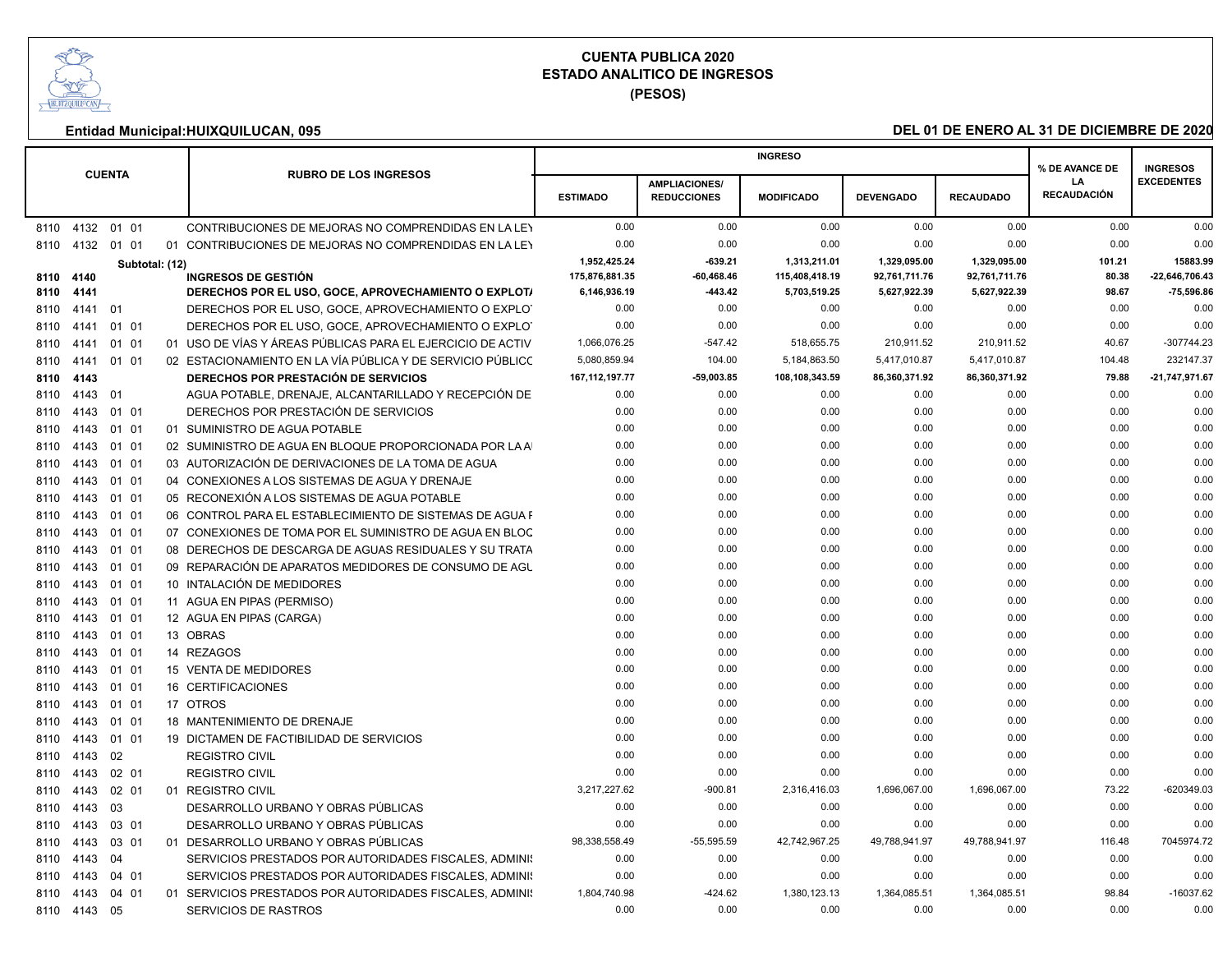

**(PESOS)**

|      | <b>CUENTA</b> |       |                |                                                            |                 |                      | <b>INGRESO</b>    |                  |                  | % DE AVANCE DE     | <b>INGRESOS</b>   |
|------|---------------|-------|----------------|------------------------------------------------------------|-----------------|----------------------|-------------------|------------------|------------------|--------------------|-------------------|
|      |               |       |                | <b>RUBRO DE LOS INGRESOS</b>                               |                 | <b>AMPLIACIONES/</b> |                   |                  |                  | LA                 | <b>EXCEDENTES</b> |
|      |               |       |                |                                                            | <b>ESTIMADO</b> | <b>REDUCCIONES</b>   | <b>MODIFICADO</b> | <b>DEVENGADO</b> | <b>RECAUDADO</b> | <b>RECAUDACIÓN</b> |                   |
| 8110 | 4143          | 05 01 |                | SERVICIOS DE RASTROS                                       | 0.00            | 0.00                 | 0.00              | 0.00             | 0.00             | 0.00               | 0.00              |
| 8110 | 4143          | 05 01 |                | 01 SERVICIOS DE RASTROS                                    | 300,964.34      | $-19.99$             | 280,972.90        | 235,319.68       | 235,319.68       | 83.75              | -45653.22         |
| 8110 | 4143          | 06    |                | CORRAL DE CONCEJO E IDENTIFICACIÓN DE SEÑALES DE SANO      | 0.00            | 0.00                 | 0.00              | 0.00             | 0.00             | 0.00               | 0.00              |
| 8110 | 4143          | 06 01 |                | CORRAL DE CONCEJO E IDENTIFICACIÓN DE SEÑALES DE SANO      | 0.00            | 0.00                 | 0.00              | 0.00             | 0.00             | 0.00               | 0.00              |
| 8110 | 4143          | 06 01 |                | 01 CORRAL DE CONCEJO E IDENTIFICACIÓN DE SEÑALES DE SANO   | 0.00            | 0.00                 | 0.00              | 0.00             | 0.00             | 0.00               | 0.00              |
| 8110 | 4143          | 07    |                | SERVICIOS DE PANTEONES                                     | 0.00            | 0.00                 | 0.00              | 0.00             | 0.00             | 0.00               | 0.00              |
| 8110 | 4143          | 07 01 |                | SERVICIOS DE PANTEONES                                     | 0.00            | 0.00                 | 0.00              | 0.00             | 0.00             | 0.00               | 0.00              |
| 8110 | 4143          | 07 01 |                | 01 SERVICIOS DE PANTEONES                                  | 289,651.40      | $-50.64$             | 239,015.09        | 397,976.46       | 397,976.46       | 166.51             | 158961.37         |
| 8110 | 4143          | 08    |                | EXPEDICIÓN O REFRENDO ANUAL DE LICENCIAS PARA LA VENT      | 0.00            | 0.00                 | 0.00              | 0.00             | 0.00             | 0.00               | 0.00              |
| 8110 | 4143          | 08 01 |                | EXPEDICIÓN O REFRENDO ANUAL DE LICENCIAS PARA LA VENT      | 0.00            | 0.00                 | 0.00              | 0.00             | 0.00             | 0.00               | 0.00              |
| 8110 | 4143          | 08 01 |                | 01 EXPEDICIÓN O REFRENDO ANUAL DE LICENCIAS PARA LA VENT   | 3,814,876.29    | $-1,708.04$          | 2,106,833.82      | 2,531,311.24     | 2,531,311.24     | 120.15             | 424477.42         |
| 8110 | 4143          | 09    |                | SERVICIOS PRESTADOS POR AUTORIDADES DE SEGURIDAD PÚ        | 0.00            | 0.00                 | 0.00              | 0.00             | 0.00             | 0.00               | 0.00              |
| 8110 | 4143          | 09 01 |                | SERVICIOS PRESTADOS POR AUTORIDADES DE SEGURIDAD PÚ        | 0.00            | 0.00                 | 0.00              | 0.00             | 0.00             | 0.00               | 0.00              |
| 8110 | 4143          | 09 01 |                | 01 SERVICIOS PRESTADOS POR AUTORIDADES DE SEGURIDAD PÚ     | 10,737,983.49   | $-80.57$             | 10,657,418.09     | 9,173,411.06     | 9,173,411.06     | 86.08              | -1484007.03       |
| 8110 | 4143          | 10    |                | SERVICIOS PRESTADOS POR LAS AUTORIDADES DE CATASTRO        | 0.00            | 0.00                 | 0.00              | 0.00             | 0.00             | 0.00               | 0.00              |
| 8110 | 4143          | 10 01 |                | SERVICIOS PRESTADOS POR LAS AUTORIDADES DE CATASTRO        | 0.00            | 0.00                 | 0.00              | 0.00             | 0.00             | 0.00               | 0.00              |
| 8110 | 4143          | 10 01 |                | 01 SERVICIOS PRESTADOS POR LAS AUTORIDADES DE CATASTRO     | 1,248,371.41    | $-214.31$            | 1,034,058.55      | 1,011,481.74     | 1,011,481.74     | 97.82              | $-22576.81$       |
| 8110 | 4143          | 11    |                | SERVICIOS DE ALUMBRADO PÚBLICO                             | 0.00            | 0.00                 | 0.00              | 0.00             | 0.00             | 0.00               | 0.00              |
| 8110 | 4143          | 11 01 |                | SERVICIOS DE ALUMBRADO PÚBLICO                             | 0.00            | 0.00                 | 0.00              | 0.00             | 0.00             | 0.00               | 0.00              |
| 8110 | 4143          | 11 01 |                | 01 SERVICIOS DE ALUMBRADO PÚBLICO                          | 47,281,323.13   | 0.00                 | 47,281,323.13     | 20, 122, 173. 18 | 20, 122, 173. 18 | 42.56              | -27159149.95      |
| 8110 | 4143          | 12    |                | SERVICIOS DE LIMPIEZA DE LOTES BALDÍOS, RECOLECCIÓN, TI    | 0.00            | 0.00                 | 0.00              | 0.00             | 0.00             | 0.00               | 0.00              |
| 8110 | 4143          | 12 01 |                | SERVICIOS DE LIMPIEZA DE LOTES BALDÍOS, RECOLECCIÓN, TI    | 0.00            | 0.00                 | 0.00              | 0.00             | 0.00             | 0.00               | 0.00              |
| 8110 | 4143          | 12 01 |                | 01 SERVICIOS DE LIMPIEZA DE LOTES BALDÍOS, RECOLECCIÓN, TI | 78,500.62       | $-9.29$              | 69,215.60         | 39,604.08        | 39,604.08        | 57.22              | $-29611.52$       |
| 8110 | 4144          |       |                | <b>ACCESORIOS DE DERECHOS</b>                              | 2,617,747.39    | $-1,021.19$          | 1,596,555.35      | 773,417.45       | 773,417.45       | 48.44              | -823,137.90       |
| 8110 | 4144          | 01    |                | <b>ACCESORIOS DE DERECHOS</b>                              | 0.00            | 0.00                 | 0.00              | 0.00             | 0.00             | 0.00               | 0.00              |
| 8110 | 4144          | 01 01 |                | <b>ACCESORIOS DE DERECHOS</b>                              | 0.00            | 0.00                 | 0.00              | 0.00             | 0.00             | 0.00               | 0.00              |
| 8110 | 4144          | 01 01 |                | 01 MULTAS                                                  | 2,251,659.81    | $-881.40$            | 1,370,257.69      | 653,489.17       | 653,489.17       | 47.69              | -716768.52        |
| 8110 | 4144          | 01 01 |                | 02 RECARGOS                                                | 162,070.61      | $-35.39$             | 126,677.23        | 68,586.08        | 68,586.08        | 54.14              | $-58091.15$       |
| 8110 | 4144          | 01 01 |                | 03 GASTOS DE EJECUCIÓN                                     | 204,016.97      | $-104.40$            | 99,620.43         | 51,342.20        | 51,342.20        | 51.54              | -48278.23         |
| 8110 | 4144          | 01 01 |                | 04 INDEMNIZACIÓN POR DEVOLUCIÓN DE CHEQUES                 | 0.00            | 0.00                 | 0.00              | 0.00             | 0.00             | 0.00               | 0.00              |
| 8110 | 4145          |       |                | DERECHOS NO COMPRENDIDOS EN LA LEY DE INGRESOS VIGEN       | 0.00            | 0.00                 | 0.00              | 0.00             | 0.00             | 100.00             | 0.00              |
| 8110 | 4145          | 01    |                | DERECHOS NO COMPRENDIDOS EN LA LEY DE INGRESOS VIGE        | 0.00            | 0.00                 | 0.00              | 0.00             | 0.00             | 0.00               | 0.00              |
| 8110 | 4145          | 01 01 |                | DERECHOS NO COMPRENDIDOS EN LA LEY DE INGRESOS VIGE        | 0.00            | 0.00                 | 0.00              | 0.00             | 0.00             | 0.00               | 0.00              |
| 8110 | 4145          | 01 01 |                | 01 DERECHOS NO COMPRENDIDOS EN LA LEY DE INGRESOS VIGE     | 0.00            | 0.00                 | 0.00              | 0.00             | 0.00             | 0.00               | 0.00              |
| 8110 | 4149          |       |                | <b>OTROS DERECHOS</b>                                      | 0.00            | 0.00                 | 0.00              | 0.00             | 0.00             | 100.00             | 0.00              |
| 8110 | 4149          | 01    |                | OTROS DERECHOS                                             | 0.00            | 0.00                 | 0.00              | 0.00             | 0.00             | 0.00               | 0.00              |
| 8110 | 4149          | 01 01 |                | <b>OTROS DERECHOS</b>                                      | 0.00            | 0.00                 | 0.00              | 0.00             | 0.00             | 0.00               | 0.00              |
| 8110 | 4149          | 01 01 |                | 01 OTROS DERECHOS                                          | 0.00            | 0.00                 | 0.00              | 0.00             | 0.00             | 0.00               | 0.00              |
|      |               |       | Subtotal: (12) |                                                            | 175,876,881.35  | $-60,468.46$         | 115,408,418.19    | 92,761,711.76    | 92,761,711.76    | 80.38              | -22646706.43      |
|      | 8110 4150     |       |                | <b>INGRESOS DE GESTIÓN</b>                                 | 27, 161, 379.54 | $-3,128.53$          | 24,032,847.53     | 17,892,683.21    | 17,892,683.21    | 74.45              | $-6,140,164.32$   |
|      | 8110 4151     |       |                | <b>PRODUCTOS</b>                                           | 27, 161, 379.54 | $-3,128.53$          | 24,032,847.53     | 17,892,683.21    | 17,892,683.21    | 74.45              | $-6,140,164.32$   |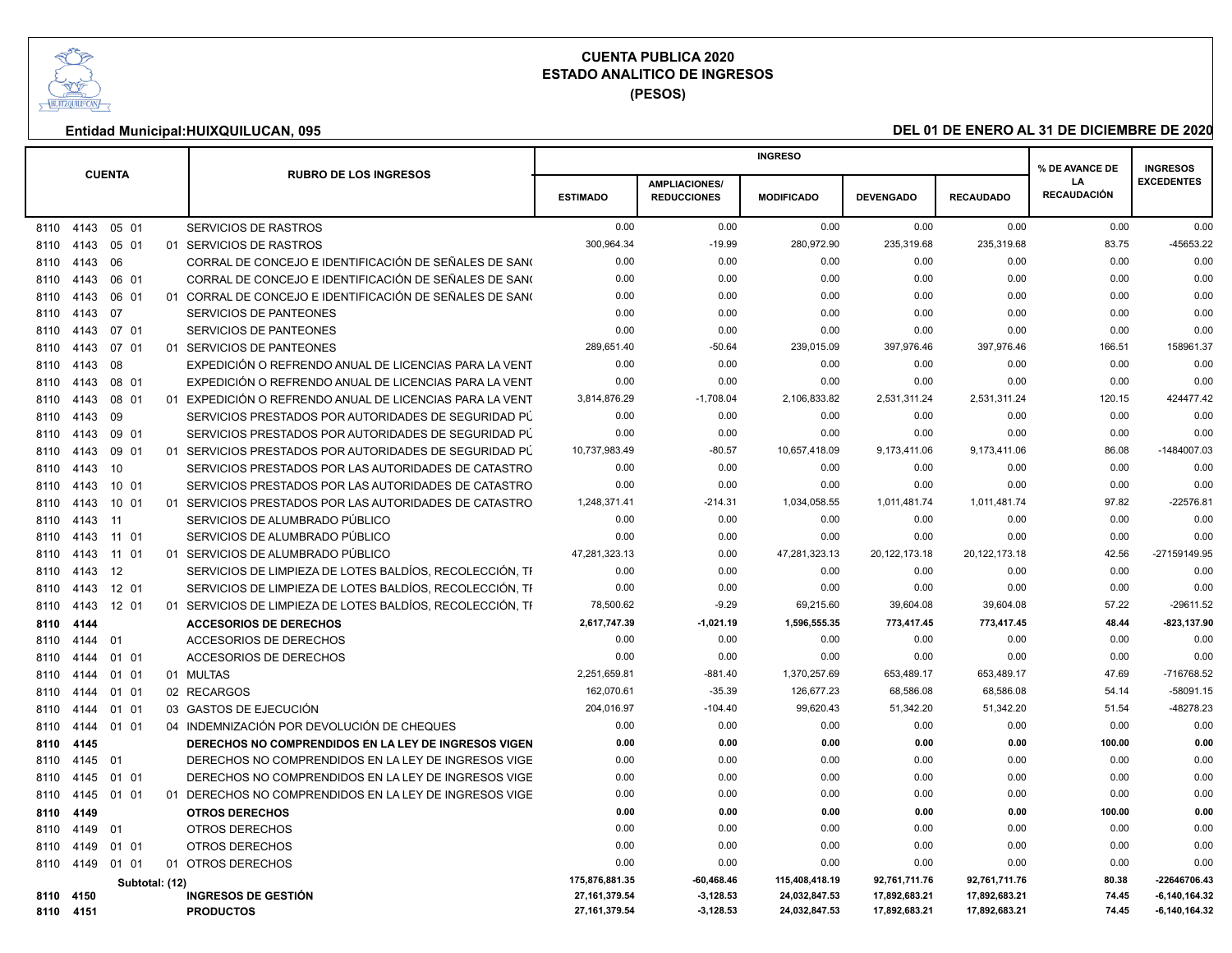

**(PESOS)**

| <b>CUENTA</b><br><b>RUBRO DE LOS INGRESOS</b><br><b>EXCEDENTES</b><br>LA<br><b>AMPLIACIONES/</b><br><b>RECAUDACIÓN</b><br><b>ESTIMADO</b><br><b>REDUCCIONES</b><br><b>MODIFICADO</b><br><b>DEVENGADO</b><br><b>RECAUDADO</b><br><b>PRODUCTOS</b><br>0.00<br>0.00<br>0.00<br>0.00<br>0.00<br>0.00<br>0.00<br>8110 4151 01<br>0.00<br>0.00<br>0.00<br>0.00<br>0.00<br>0.00<br>0.00<br>8110 4151 01 01<br>PRODUCTOS DERIVADOS DEL USO Y APROVECHAMIENTO DE B<br>01 01<br>01 POR LA VENTA O ARRENDAMIENTO DE BIENES MUNICIPALES<br>0.00<br>123.60<br>123,600.00<br>145,800.00<br>145,800.00<br>117.96<br>22200.00<br>8110 4151<br>1,266,290.38<br>$-155937.20$<br>1,758,031.97<br>$-491.74$<br>1,110,353.18<br>1,110,353.18<br>87.69<br>02 IMPRESOS Y PAPEL ESPECIAL<br>01 01<br>8110 4151<br>0.00<br>0.00<br>0.00<br>03 DERIVADOS DE BOSQUES MUNICIPALES<br>0.00<br>0.00<br>0.00<br>0.00<br>8110 4151<br>01 01<br>0.00<br>0.00<br>0.00<br>0.00<br>0.00<br>01 02<br>OTROS PRODUCTOS (INTERESES GANADOS)<br>0.00<br>0.00<br>8110 4151<br>20,160,615.36<br>$-831.67$<br>19.328.942.90<br>11,305,402.39<br>11,305,402.39<br>58.49<br>-8023540.51<br>01 DERIVADOS DE RECURSOS PROPIOS<br>01 02<br>8110 4151<br>4,890,926.88<br>$-1,900.16$<br>2,990,765.31<br>4,639,307.32<br>4.639.307.32<br>155.12<br>1648542.01<br>02 DERIVADOS DE PARTICIPACIONES FEDERALES<br>01 02<br>8110 4151<br>205.12<br>205.12<br>205.12<br>01 02<br>03 DERIVADOS DEL RAMO 33<br>0.00<br>0.00<br>0.00<br>100.00<br>8110 4151<br>0.00<br>0.00<br>0.00<br>64,740.25<br>64,740.25<br>100.00<br>64740.25<br>04 INGRESOS FINANCIEROS POR FISM<br>01 02<br>8110 4151<br>13,543.72<br>13543.72<br>01 02<br>05 INGRESOS FINANCIEROS POR FORTAMUNDE<br>0.00<br>0.00<br>0.00<br>13,543.72<br>100.00<br>8110 4151<br>275,383.23<br>275383.23<br>0.00<br>0.00<br>0.00<br>275,383.23<br>100.00<br>01 02<br>06 DERIVADOS DE RECURSOS DE PROGRAMAS ESTATALES<br>8110 4151<br>0.00<br>0.00<br>0.00<br>0.00<br>0.00<br>01 02<br>07 RENDIMIENTOS O INGRESOS DERIVADOS DE LAS ACTIVIDADES<br>0.00<br>0.00<br>8110 4151<br>351,805.33<br>$-28.56$<br>323,248.94<br>337,948.00<br>337,948.00<br>104.55<br>14699.06<br>01 02<br>08 EN GENERAL. TODOS AQUELLOS INGRESOS QUE PERCIBA LA F<br>8110 4151<br>100.00<br>0.00<br>PRODUCTOS NO COMPRENDIDOS EN LA LEY DE INGRESOS VIGE<br>0.00<br>0.00<br>0.00<br>0.00<br>0.00<br>8110 4154<br>01<br>PRODUCTOS NO COMPRENDIDOS EN LA LEY DE INGRESOS VIG<br>0.00<br>0.00<br>0.00<br>0.00<br>0.00<br>0.00<br>0.00<br>8110 4154<br>0.00<br>0.00<br>0.00<br>PRODUCTOS NO COMPRENDIDOS EN LA LEY DE INGRESOS VIG<br>0.00<br>0.00<br>0.00<br>0.00<br>8110 4154<br>01 01<br>0.00<br>0.00<br>01 PRODUCTOS NO COMPRENDIDOS EN LA LEY DE INGRESOS VIG<br>0.00<br>0.00<br>0.00<br>0.00<br>0.00<br>01 01<br>8110 4154<br>27, 161, 379.54<br>$-3,128.53$<br>24,032,847.53<br>17,892,683.21<br>17,892,683.21<br>74.45<br>-6140164.32<br>Subtotal: (12)<br>5,567,729.87<br>435.44<br>5,132,287.03<br>3,770,082.73<br>73.46<br>$-1,362,204.30$<br><b>INGRESOS DE GESTIÓN</b><br>3,770,082.73<br>8110 4160<br>8110 4162<br><b>MULTAS</b><br>1,218,678.58<br>-530.22<br>688,461.72<br>1,175,986.53<br>1,175,986.53<br>170.81<br>487,524.81<br><b>MULTAS</b><br>0.00<br>0.00<br>0.00<br>0.00<br>0.00<br>0.00<br>0.00<br>8110 4162<br>-01<br><b>MULTAS</b><br>0.00<br>0.00<br>0.00<br>0.00<br>0.00<br>0.00<br>0.00<br>01 01<br>8110 4162<br>1,218,678.58<br>$-530.22$<br>1,175,986.53<br>1,175,986.53<br>170.81<br>487524.81<br>01 01<br>01 SANCIONES ADMINISTRATIVAS<br>688,461.72<br>8110 4162<br>811,276.90<br>455,271.20<br>455,271.20<br>56.12<br>-356,005.70<br><b>INDEMNIZACIONES</b><br>569,398.80<br>241.88<br>8110 4163<br>0.00<br>0.00<br>0.00<br>0.00<br>0.00<br>0.00<br><b>INDEMNIZACIONES</b><br>0.00<br>8110 4163<br>- 01<br>0.00<br>0.00<br>0.00<br>0.00<br><b>INDEMNIZACIONES</b><br>0.00<br>0.00<br>0.00<br>01 01<br>8110 4163<br>01 INDEMNIZACIONES POR DAÑOS A BIENES MUNICIPALES<br>569,398.80<br>206.08<br>775,475.70<br>419,470.00<br>419,470.00<br>54.09<br>-356005.70<br>8110 4163<br>01 01<br>02 OTRAS INDEMNIZACIONES<br>35.80<br>35.801.20<br>35.801.20<br>35.801.20<br>100.00<br>0.00<br>01 01<br>0.00<br>8110 4163<br><b>REINTEGROS</b><br>8.474.00<br>847,400.00<br>8,474.00<br>8110 4164<br>0.00<br>0.00<br>0.00<br>8,474.00<br>8110 4164<br><b>REINTEGROS</b><br>0.00<br>0.00<br>0.00<br>0.00<br>0.00<br>0.00<br>0.00<br>01<br>0.00<br>0.00<br>0.00<br>0.00<br>0.00<br>0.00<br>0.00<br>01 01<br><b>REINTEGROS</b><br>8110 4164<br>0.00<br>0.00<br>0.00<br>8,474.00<br>8,474.00<br>100.00<br>8474.00<br>8110 4164<br>01 01<br>01 REINTEGROS<br>APROVECHAMIENTOS PROVENIENTES DE OBRAS PÚBLICAS<br>0.00<br>0.00<br>0.00<br>0.00<br>0.00<br>100.00<br>0.00<br>8110 4165<br>0.00<br>0.00<br>0.00<br>0.00<br>0.00<br>0.00<br>0.00<br>APROVECHAMIENTOS PROVENIENTES DE OBRAS PÚBLICAS<br>8110 4165<br>01<br>01 01<br>APROVECHAMIENTOS PROVENIENTES DE OBRAS PÚBLICAS<br>0.00<br>0.00<br>0.00<br>0.00<br>0.00<br>0.00<br>0.00<br>8110 4165<br>0.00<br>0.00<br>0.00<br>01 APROVECHAMIENTOS PROVENIENTES DE OBRAS PÚBLICAS<br>0.00<br>0.00<br>0.00<br>0.00<br>8110 4165<br>01 01<br>0.00<br>0.00<br>100.00<br>0.00<br>0.00<br>0.00<br>0.00<br>8110 4166<br>APROVECHAMIENTOS NO COMPRENDIDOS EN LA LEY DE INGRES<br>0.00<br>0.00<br>0.00<br>0.00<br>APROVECHAMIENTOS NO COMPRENDIDOS EN LA LEY DE INGRI<br>0.00<br>0.00<br>0.00<br>8110 4166<br>01<br>0.00<br>01 01<br>APROVECHAMIENTOS NO COMPRENDIDOS EN LA LEY DE INGRI<br>0.00<br>0.00<br>0.00<br>0.00<br>0.00<br>0.00<br>8110 4166<br>0.00<br>0.00<br>0.00<br>0.00<br>0.00<br>0.00<br>0.00<br>01 APROVECHAMIENTOS NO COMPRENDIDOS EN LA LEY DE INGRI<br>8110 4166<br>01 01 |  |  |  | <b>INGRESO</b> |  | % DE AVANCE DE | <b>INGRESOS</b> |
|--------------------------------------------------------------------------------------------------------------------------------------------------------------------------------------------------------------------------------------------------------------------------------------------------------------------------------------------------------------------------------------------------------------------------------------------------------------------------------------------------------------------------------------------------------------------------------------------------------------------------------------------------------------------------------------------------------------------------------------------------------------------------------------------------------------------------------------------------------------------------------------------------------------------------------------------------------------------------------------------------------------------------------------------------------------------------------------------------------------------------------------------------------------------------------------------------------------------------------------------------------------------------------------------------------------------------------------------------------------------------------------------------------------------------------------------------------------------------------------------------------------------------------------------------------------------------------------------------------------------------------------------------------------------------------------------------------------------------------------------------------------------------------------------------------------------------------------------------------------------------------------------------------------------------------------------------------------------------------------------------------------------------------------------------------------------------------------------------------------------------------------------------------------------------------------------------------------------------------------------------------------------------------------------------------------------------------------------------------------------------------------------------------------------------------------------------------------------------------------------------------------------------------------------------------------------------------------------------------------------------------------------------------------------------------------------------------------------------------------------------------------------------------------------------------------------------------------------------------------------------------------------------------------------------------------------------------------------------------------------------------------------------------------------------------------------------------------------------------------------------------------------------------------------------------------------------------------------------------------------------------------------------------------------------------------------------------------------------------------------------------------------------------------------------------------------------------------------------------------------------------------------------------------------------------------------------------------------------------------------------------------------------------------------------------------------------------------------------------------------------------------------------------------------------------------------------------------------------------------------------------------------------------------------------------------------------------------------------------------------------------------------------------------------------------------------------------------------------------------------------------------------------------------------------------------------------------------------------------------------------------------------------------------------------------------------------------------------------------------------------------------------------------------------------------------------------------------------------------------------------------------------------------------------------------------------------------------------------------------------------------------------------------------------------------------------------------------------------------------------------------------------------------------------------------------------------------------------------------------------------------------------------------------------------------------------------------------------------------------------------------------------------------------------------------------------------------------------------------------------------------------------------------------------------------------------------------------------------------------------------------------------------------------------------------------------------------------------------------------------------------------------------------------------------------------------------------------------------------------------------------------------------------------------------------------------------------------------------------------------------------------------------------------------------------------------------------------------------|--|--|--|----------------|--|----------------|-----------------|
|                                                                                                                                                                                                                                                                                                                                                                                                                                                                                                                                                                                                                                                                                                                                                                                                                                                                                                                                                                                                                                                                                                                                                                                                                                                                                                                                                                                                                                                                                                                                                                                                                                                                                                                                                                                                                                                                                                                                                                                                                                                                                                                                                                                                                                                                                                                                                                                                                                                                                                                                                                                                                                                                                                                                                                                                                                                                                                                                                                                                                                                                                                                                                                                                                                                                                                                                                                                                                                                                                                                                                                                                                                                                                                                                                                                                                                                                                                                                                                                                                                                                                                                                                                                                                                                                                                                                                                                                                                                                                                                                                                                                                                                                                                                                                                                                                                                                                                                                                                                                                                                                                                                                                                                                                                                                                                                                                                                                                                                                                                                                                                                                                                                                                                                          |  |  |  |                |  |                |                 |
|                                                                                                                                                                                                                                                                                                                                                                                                                                                                                                                                                                                                                                                                                                                                                                                                                                                                                                                                                                                                                                                                                                                                                                                                                                                                                                                                                                                                                                                                                                                                                                                                                                                                                                                                                                                                                                                                                                                                                                                                                                                                                                                                                                                                                                                                                                                                                                                                                                                                                                                                                                                                                                                                                                                                                                                                                                                                                                                                                                                                                                                                                                                                                                                                                                                                                                                                                                                                                                                                                                                                                                                                                                                                                                                                                                                                                                                                                                                                                                                                                                                                                                                                                                                                                                                                                                                                                                                                                                                                                                                                                                                                                                                                                                                                                                                                                                                                                                                                                                                                                                                                                                                                                                                                                                                                                                                                                                                                                                                                                                                                                                                                                                                                                                                          |  |  |  |                |  |                |                 |
|                                                                                                                                                                                                                                                                                                                                                                                                                                                                                                                                                                                                                                                                                                                                                                                                                                                                                                                                                                                                                                                                                                                                                                                                                                                                                                                                                                                                                                                                                                                                                                                                                                                                                                                                                                                                                                                                                                                                                                                                                                                                                                                                                                                                                                                                                                                                                                                                                                                                                                                                                                                                                                                                                                                                                                                                                                                                                                                                                                                                                                                                                                                                                                                                                                                                                                                                                                                                                                                                                                                                                                                                                                                                                                                                                                                                                                                                                                                                                                                                                                                                                                                                                                                                                                                                                                                                                                                                                                                                                                                                                                                                                                                                                                                                                                                                                                                                                                                                                                                                                                                                                                                                                                                                                                                                                                                                                                                                                                                                                                                                                                                                                                                                                                                          |  |  |  |                |  |                |                 |
|                                                                                                                                                                                                                                                                                                                                                                                                                                                                                                                                                                                                                                                                                                                                                                                                                                                                                                                                                                                                                                                                                                                                                                                                                                                                                                                                                                                                                                                                                                                                                                                                                                                                                                                                                                                                                                                                                                                                                                                                                                                                                                                                                                                                                                                                                                                                                                                                                                                                                                                                                                                                                                                                                                                                                                                                                                                                                                                                                                                                                                                                                                                                                                                                                                                                                                                                                                                                                                                                                                                                                                                                                                                                                                                                                                                                                                                                                                                                                                                                                                                                                                                                                                                                                                                                                                                                                                                                                                                                                                                                                                                                                                                                                                                                                                                                                                                                                                                                                                                                                                                                                                                                                                                                                                                                                                                                                                                                                                                                                                                                                                                                                                                                                                                          |  |  |  |                |  |                |                 |
|                                                                                                                                                                                                                                                                                                                                                                                                                                                                                                                                                                                                                                                                                                                                                                                                                                                                                                                                                                                                                                                                                                                                                                                                                                                                                                                                                                                                                                                                                                                                                                                                                                                                                                                                                                                                                                                                                                                                                                                                                                                                                                                                                                                                                                                                                                                                                                                                                                                                                                                                                                                                                                                                                                                                                                                                                                                                                                                                                                                                                                                                                                                                                                                                                                                                                                                                                                                                                                                                                                                                                                                                                                                                                                                                                                                                                                                                                                                                                                                                                                                                                                                                                                                                                                                                                                                                                                                                                                                                                                                                                                                                                                                                                                                                                                                                                                                                                                                                                                                                                                                                                                                                                                                                                                                                                                                                                                                                                                                                                                                                                                                                                                                                                                                          |  |  |  |                |  |                |                 |
|                                                                                                                                                                                                                                                                                                                                                                                                                                                                                                                                                                                                                                                                                                                                                                                                                                                                                                                                                                                                                                                                                                                                                                                                                                                                                                                                                                                                                                                                                                                                                                                                                                                                                                                                                                                                                                                                                                                                                                                                                                                                                                                                                                                                                                                                                                                                                                                                                                                                                                                                                                                                                                                                                                                                                                                                                                                                                                                                                                                                                                                                                                                                                                                                                                                                                                                                                                                                                                                                                                                                                                                                                                                                                                                                                                                                                                                                                                                                                                                                                                                                                                                                                                                                                                                                                                                                                                                                                                                                                                                                                                                                                                                                                                                                                                                                                                                                                                                                                                                                                                                                                                                                                                                                                                                                                                                                                                                                                                                                                                                                                                                                                                                                                                                          |  |  |  |                |  |                |                 |
|                                                                                                                                                                                                                                                                                                                                                                                                                                                                                                                                                                                                                                                                                                                                                                                                                                                                                                                                                                                                                                                                                                                                                                                                                                                                                                                                                                                                                                                                                                                                                                                                                                                                                                                                                                                                                                                                                                                                                                                                                                                                                                                                                                                                                                                                                                                                                                                                                                                                                                                                                                                                                                                                                                                                                                                                                                                                                                                                                                                                                                                                                                                                                                                                                                                                                                                                                                                                                                                                                                                                                                                                                                                                                                                                                                                                                                                                                                                                                                                                                                                                                                                                                                                                                                                                                                                                                                                                                                                                                                                                                                                                                                                                                                                                                                                                                                                                                                                                                                                                                                                                                                                                                                                                                                                                                                                                                                                                                                                                                                                                                                                                                                                                                                                          |  |  |  |                |  |                |                 |
|                                                                                                                                                                                                                                                                                                                                                                                                                                                                                                                                                                                                                                                                                                                                                                                                                                                                                                                                                                                                                                                                                                                                                                                                                                                                                                                                                                                                                                                                                                                                                                                                                                                                                                                                                                                                                                                                                                                                                                                                                                                                                                                                                                                                                                                                                                                                                                                                                                                                                                                                                                                                                                                                                                                                                                                                                                                                                                                                                                                                                                                                                                                                                                                                                                                                                                                                                                                                                                                                                                                                                                                                                                                                                                                                                                                                                                                                                                                                                                                                                                                                                                                                                                                                                                                                                                                                                                                                                                                                                                                                                                                                                                                                                                                                                                                                                                                                                                                                                                                                                                                                                                                                                                                                                                                                                                                                                                                                                                                                                                                                                                                                                                                                                                                          |  |  |  |                |  |                |                 |
|                                                                                                                                                                                                                                                                                                                                                                                                                                                                                                                                                                                                                                                                                                                                                                                                                                                                                                                                                                                                                                                                                                                                                                                                                                                                                                                                                                                                                                                                                                                                                                                                                                                                                                                                                                                                                                                                                                                                                                                                                                                                                                                                                                                                                                                                                                                                                                                                                                                                                                                                                                                                                                                                                                                                                                                                                                                                                                                                                                                                                                                                                                                                                                                                                                                                                                                                                                                                                                                                                                                                                                                                                                                                                                                                                                                                                                                                                                                                                                                                                                                                                                                                                                                                                                                                                                                                                                                                                                                                                                                                                                                                                                                                                                                                                                                                                                                                                                                                                                                                                                                                                                                                                                                                                                                                                                                                                                                                                                                                                                                                                                                                                                                                                                                          |  |  |  |                |  |                |                 |
|                                                                                                                                                                                                                                                                                                                                                                                                                                                                                                                                                                                                                                                                                                                                                                                                                                                                                                                                                                                                                                                                                                                                                                                                                                                                                                                                                                                                                                                                                                                                                                                                                                                                                                                                                                                                                                                                                                                                                                                                                                                                                                                                                                                                                                                                                                                                                                                                                                                                                                                                                                                                                                                                                                                                                                                                                                                                                                                                                                                                                                                                                                                                                                                                                                                                                                                                                                                                                                                                                                                                                                                                                                                                                                                                                                                                                                                                                                                                                                                                                                                                                                                                                                                                                                                                                                                                                                                                                                                                                                                                                                                                                                                                                                                                                                                                                                                                                                                                                                                                                                                                                                                                                                                                                                                                                                                                                                                                                                                                                                                                                                                                                                                                                                                          |  |  |  |                |  |                |                 |
|                                                                                                                                                                                                                                                                                                                                                                                                                                                                                                                                                                                                                                                                                                                                                                                                                                                                                                                                                                                                                                                                                                                                                                                                                                                                                                                                                                                                                                                                                                                                                                                                                                                                                                                                                                                                                                                                                                                                                                                                                                                                                                                                                                                                                                                                                                                                                                                                                                                                                                                                                                                                                                                                                                                                                                                                                                                                                                                                                                                                                                                                                                                                                                                                                                                                                                                                                                                                                                                                                                                                                                                                                                                                                                                                                                                                                                                                                                                                                                                                                                                                                                                                                                                                                                                                                                                                                                                                                                                                                                                                                                                                                                                                                                                                                                                                                                                                                                                                                                                                                                                                                                                                                                                                                                                                                                                                                                                                                                                                                                                                                                                                                                                                                                                          |  |  |  |                |  |                |                 |
|                                                                                                                                                                                                                                                                                                                                                                                                                                                                                                                                                                                                                                                                                                                                                                                                                                                                                                                                                                                                                                                                                                                                                                                                                                                                                                                                                                                                                                                                                                                                                                                                                                                                                                                                                                                                                                                                                                                                                                                                                                                                                                                                                                                                                                                                                                                                                                                                                                                                                                                                                                                                                                                                                                                                                                                                                                                                                                                                                                                                                                                                                                                                                                                                                                                                                                                                                                                                                                                                                                                                                                                                                                                                                                                                                                                                                                                                                                                                                                                                                                                                                                                                                                                                                                                                                                                                                                                                                                                                                                                                                                                                                                                                                                                                                                                                                                                                                                                                                                                                                                                                                                                                                                                                                                                                                                                                                                                                                                                                                                                                                                                                                                                                                                                          |  |  |  |                |  |                |                 |
|                                                                                                                                                                                                                                                                                                                                                                                                                                                                                                                                                                                                                                                                                                                                                                                                                                                                                                                                                                                                                                                                                                                                                                                                                                                                                                                                                                                                                                                                                                                                                                                                                                                                                                                                                                                                                                                                                                                                                                                                                                                                                                                                                                                                                                                                                                                                                                                                                                                                                                                                                                                                                                                                                                                                                                                                                                                                                                                                                                                                                                                                                                                                                                                                                                                                                                                                                                                                                                                                                                                                                                                                                                                                                                                                                                                                                                                                                                                                                                                                                                                                                                                                                                                                                                                                                                                                                                                                                                                                                                                                                                                                                                                                                                                                                                                                                                                                                                                                                                                                                                                                                                                                                                                                                                                                                                                                                                                                                                                                                                                                                                                                                                                                                                                          |  |  |  |                |  |                |                 |
|                                                                                                                                                                                                                                                                                                                                                                                                                                                                                                                                                                                                                                                                                                                                                                                                                                                                                                                                                                                                                                                                                                                                                                                                                                                                                                                                                                                                                                                                                                                                                                                                                                                                                                                                                                                                                                                                                                                                                                                                                                                                                                                                                                                                                                                                                                                                                                                                                                                                                                                                                                                                                                                                                                                                                                                                                                                                                                                                                                                                                                                                                                                                                                                                                                                                                                                                                                                                                                                                                                                                                                                                                                                                                                                                                                                                                                                                                                                                                                                                                                                                                                                                                                                                                                                                                                                                                                                                                                                                                                                                                                                                                                                                                                                                                                                                                                                                                                                                                                                                                                                                                                                                                                                                                                                                                                                                                                                                                                                                                                                                                                                                                                                                                                                          |  |  |  |                |  |                |                 |
|                                                                                                                                                                                                                                                                                                                                                                                                                                                                                                                                                                                                                                                                                                                                                                                                                                                                                                                                                                                                                                                                                                                                                                                                                                                                                                                                                                                                                                                                                                                                                                                                                                                                                                                                                                                                                                                                                                                                                                                                                                                                                                                                                                                                                                                                                                                                                                                                                                                                                                                                                                                                                                                                                                                                                                                                                                                                                                                                                                                                                                                                                                                                                                                                                                                                                                                                                                                                                                                                                                                                                                                                                                                                                                                                                                                                                                                                                                                                                                                                                                                                                                                                                                                                                                                                                                                                                                                                                                                                                                                                                                                                                                                                                                                                                                                                                                                                                                                                                                                                                                                                                                                                                                                                                                                                                                                                                                                                                                                                                                                                                                                                                                                                                                                          |  |  |  |                |  |                |                 |
|                                                                                                                                                                                                                                                                                                                                                                                                                                                                                                                                                                                                                                                                                                                                                                                                                                                                                                                                                                                                                                                                                                                                                                                                                                                                                                                                                                                                                                                                                                                                                                                                                                                                                                                                                                                                                                                                                                                                                                                                                                                                                                                                                                                                                                                                                                                                                                                                                                                                                                                                                                                                                                                                                                                                                                                                                                                                                                                                                                                                                                                                                                                                                                                                                                                                                                                                                                                                                                                                                                                                                                                                                                                                                                                                                                                                                                                                                                                                                                                                                                                                                                                                                                                                                                                                                                                                                                                                                                                                                                                                                                                                                                                                                                                                                                                                                                                                                                                                                                                                                                                                                                                                                                                                                                                                                                                                                                                                                                                                                                                                                                                                                                                                                                                          |  |  |  |                |  |                |                 |
|                                                                                                                                                                                                                                                                                                                                                                                                                                                                                                                                                                                                                                                                                                                                                                                                                                                                                                                                                                                                                                                                                                                                                                                                                                                                                                                                                                                                                                                                                                                                                                                                                                                                                                                                                                                                                                                                                                                                                                                                                                                                                                                                                                                                                                                                                                                                                                                                                                                                                                                                                                                                                                                                                                                                                                                                                                                                                                                                                                                                                                                                                                                                                                                                                                                                                                                                                                                                                                                                                                                                                                                                                                                                                                                                                                                                                                                                                                                                                                                                                                                                                                                                                                                                                                                                                                                                                                                                                                                                                                                                                                                                                                                                                                                                                                                                                                                                                                                                                                                                                                                                                                                                                                                                                                                                                                                                                                                                                                                                                                                                                                                                                                                                                                                          |  |  |  |                |  |                |                 |
|                                                                                                                                                                                                                                                                                                                                                                                                                                                                                                                                                                                                                                                                                                                                                                                                                                                                                                                                                                                                                                                                                                                                                                                                                                                                                                                                                                                                                                                                                                                                                                                                                                                                                                                                                                                                                                                                                                                                                                                                                                                                                                                                                                                                                                                                                                                                                                                                                                                                                                                                                                                                                                                                                                                                                                                                                                                                                                                                                                                                                                                                                                                                                                                                                                                                                                                                                                                                                                                                                                                                                                                                                                                                                                                                                                                                                                                                                                                                                                                                                                                                                                                                                                                                                                                                                                                                                                                                                                                                                                                                                                                                                                                                                                                                                                                                                                                                                                                                                                                                                                                                                                                                                                                                                                                                                                                                                                                                                                                                                                                                                                                                                                                                                                                          |  |  |  |                |  |                |                 |
|                                                                                                                                                                                                                                                                                                                                                                                                                                                                                                                                                                                                                                                                                                                                                                                                                                                                                                                                                                                                                                                                                                                                                                                                                                                                                                                                                                                                                                                                                                                                                                                                                                                                                                                                                                                                                                                                                                                                                                                                                                                                                                                                                                                                                                                                                                                                                                                                                                                                                                                                                                                                                                                                                                                                                                                                                                                                                                                                                                                                                                                                                                                                                                                                                                                                                                                                                                                                                                                                                                                                                                                                                                                                                                                                                                                                                                                                                                                                                                                                                                                                                                                                                                                                                                                                                                                                                                                                                                                                                                                                                                                                                                                                                                                                                                                                                                                                                                                                                                                                                                                                                                                                                                                                                                                                                                                                                                                                                                                                                                                                                                                                                                                                                                                          |  |  |  |                |  |                |                 |
|                                                                                                                                                                                                                                                                                                                                                                                                                                                                                                                                                                                                                                                                                                                                                                                                                                                                                                                                                                                                                                                                                                                                                                                                                                                                                                                                                                                                                                                                                                                                                                                                                                                                                                                                                                                                                                                                                                                                                                                                                                                                                                                                                                                                                                                                                                                                                                                                                                                                                                                                                                                                                                                                                                                                                                                                                                                                                                                                                                                                                                                                                                                                                                                                                                                                                                                                                                                                                                                                                                                                                                                                                                                                                                                                                                                                                                                                                                                                                                                                                                                                                                                                                                                                                                                                                                                                                                                                                                                                                                                                                                                                                                                                                                                                                                                                                                                                                                                                                                                                                                                                                                                                                                                                                                                                                                                                                                                                                                                                                                                                                                                                                                                                                                                          |  |  |  |                |  |                |                 |
|                                                                                                                                                                                                                                                                                                                                                                                                                                                                                                                                                                                                                                                                                                                                                                                                                                                                                                                                                                                                                                                                                                                                                                                                                                                                                                                                                                                                                                                                                                                                                                                                                                                                                                                                                                                                                                                                                                                                                                                                                                                                                                                                                                                                                                                                                                                                                                                                                                                                                                                                                                                                                                                                                                                                                                                                                                                                                                                                                                                                                                                                                                                                                                                                                                                                                                                                                                                                                                                                                                                                                                                                                                                                                                                                                                                                                                                                                                                                                                                                                                                                                                                                                                                                                                                                                                                                                                                                                                                                                                                                                                                                                                                                                                                                                                                                                                                                                                                                                                                                                                                                                                                                                                                                                                                                                                                                                                                                                                                                                                                                                                                                                                                                                                                          |  |  |  |                |  |                |                 |
|                                                                                                                                                                                                                                                                                                                                                                                                                                                                                                                                                                                                                                                                                                                                                                                                                                                                                                                                                                                                                                                                                                                                                                                                                                                                                                                                                                                                                                                                                                                                                                                                                                                                                                                                                                                                                                                                                                                                                                                                                                                                                                                                                                                                                                                                                                                                                                                                                                                                                                                                                                                                                                                                                                                                                                                                                                                                                                                                                                                                                                                                                                                                                                                                                                                                                                                                                                                                                                                                                                                                                                                                                                                                                                                                                                                                                                                                                                                                                                                                                                                                                                                                                                                                                                                                                                                                                                                                                                                                                                                                                                                                                                                                                                                                                                                                                                                                                                                                                                                                                                                                                                                                                                                                                                                                                                                                                                                                                                                                                                                                                                                                                                                                                                                          |  |  |  |                |  |                |                 |
|                                                                                                                                                                                                                                                                                                                                                                                                                                                                                                                                                                                                                                                                                                                                                                                                                                                                                                                                                                                                                                                                                                                                                                                                                                                                                                                                                                                                                                                                                                                                                                                                                                                                                                                                                                                                                                                                                                                                                                                                                                                                                                                                                                                                                                                                                                                                                                                                                                                                                                                                                                                                                                                                                                                                                                                                                                                                                                                                                                                                                                                                                                                                                                                                                                                                                                                                                                                                                                                                                                                                                                                                                                                                                                                                                                                                                                                                                                                                                                                                                                                                                                                                                                                                                                                                                                                                                                                                                                                                                                                                                                                                                                                                                                                                                                                                                                                                                                                                                                                                                                                                                                                                                                                                                                                                                                                                                                                                                                                                                                                                                                                                                                                                                                                          |  |  |  |                |  |                |                 |
|                                                                                                                                                                                                                                                                                                                                                                                                                                                                                                                                                                                                                                                                                                                                                                                                                                                                                                                                                                                                                                                                                                                                                                                                                                                                                                                                                                                                                                                                                                                                                                                                                                                                                                                                                                                                                                                                                                                                                                                                                                                                                                                                                                                                                                                                                                                                                                                                                                                                                                                                                                                                                                                                                                                                                                                                                                                                                                                                                                                                                                                                                                                                                                                                                                                                                                                                                                                                                                                                                                                                                                                                                                                                                                                                                                                                                                                                                                                                                                                                                                                                                                                                                                                                                                                                                                                                                                                                                                                                                                                                                                                                                                                                                                                                                                                                                                                                                                                                                                                                                                                                                                                                                                                                                                                                                                                                                                                                                                                                                                                                                                                                                                                                                                                          |  |  |  |                |  |                |                 |
|                                                                                                                                                                                                                                                                                                                                                                                                                                                                                                                                                                                                                                                                                                                                                                                                                                                                                                                                                                                                                                                                                                                                                                                                                                                                                                                                                                                                                                                                                                                                                                                                                                                                                                                                                                                                                                                                                                                                                                                                                                                                                                                                                                                                                                                                                                                                                                                                                                                                                                                                                                                                                                                                                                                                                                                                                                                                                                                                                                                                                                                                                                                                                                                                                                                                                                                                                                                                                                                                                                                                                                                                                                                                                                                                                                                                                                                                                                                                                                                                                                                                                                                                                                                                                                                                                                                                                                                                                                                                                                                                                                                                                                                                                                                                                                                                                                                                                                                                                                                                                                                                                                                                                                                                                                                                                                                                                                                                                                                                                                                                                                                                                                                                                                                          |  |  |  |                |  |                |                 |
|                                                                                                                                                                                                                                                                                                                                                                                                                                                                                                                                                                                                                                                                                                                                                                                                                                                                                                                                                                                                                                                                                                                                                                                                                                                                                                                                                                                                                                                                                                                                                                                                                                                                                                                                                                                                                                                                                                                                                                                                                                                                                                                                                                                                                                                                                                                                                                                                                                                                                                                                                                                                                                                                                                                                                                                                                                                                                                                                                                                                                                                                                                                                                                                                                                                                                                                                                                                                                                                                                                                                                                                                                                                                                                                                                                                                                                                                                                                                                                                                                                                                                                                                                                                                                                                                                                                                                                                                                                                                                                                                                                                                                                                                                                                                                                                                                                                                                                                                                                                                                                                                                                                                                                                                                                                                                                                                                                                                                                                                                                                                                                                                                                                                                                                          |  |  |  |                |  |                |                 |
|                                                                                                                                                                                                                                                                                                                                                                                                                                                                                                                                                                                                                                                                                                                                                                                                                                                                                                                                                                                                                                                                                                                                                                                                                                                                                                                                                                                                                                                                                                                                                                                                                                                                                                                                                                                                                                                                                                                                                                                                                                                                                                                                                                                                                                                                                                                                                                                                                                                                                                                                                                                                                                                                                                                                                                                                                                                                                                                                                                                                                                                                                                                                                                                                                                                                                                                                                                                                                                                                                                                                                                                                                                                                                                                                                                                                                                                                                                                                                                                                                                                                                                                                                                                                                                                                                                                                                                                                                                                                                                                                                                                                                                                                                                                                                                                                                                                                                                                                                                                                                                                                                                                                                                                                                                                                                                                                                                                                                                                                                                                                                                                                                                                                                                                          |  |  |  |                |  |                |                 |
|                                                                                                                                                                                                                                                                                                                                                                                                                                                                                                                                                                                                                                                                                                                                                                                                                                                                                                                                                                                                                                                                                                                                                                                                                                                                                                                                                                                                                                                                                                                                                                                                                                                                                                                                                                                                                                                                                                                                                                                                                                                                                                                                                                                                                                                                                                                                                                                                                                                                                                                                                                                                                                                                                                                                                                                                                                                                                                                                                                                                                                                                                                                                                                                                                                                                                                                                                                                                                                                                                                                                                                                                                                                                                                                                                                                                                                                                                                                                                                                                                                                                                                                                                                                                                                                                                                                                                                                                                                                                                                                                                                                                                                                                                                                                                                                                                                                                                                                                                                                                                                                                                                                                                                                                                                                                                                                                                                                                                                                                                                                                                                                                                                                                                                                          |  |  |  |                |  |                |                 |
|                                                                                                                                                                                                                                                                                                                                                                                                                                                                                                                                                                                                                                                                                                                                                                                                                                                                                                                                                                                                                                                                                                                                                                                                                                                                                                                                                                                                                                                                                                                                                                                                                                                                                                                                                                                                                                                                                                                                                                                                                                                                                                                                                                                                                                                                                                                                                                                                                                                                                                                                                                                                                                                                                                                                                                                                                                                                                                                                                                                                                                                                                                                                                                                                                                                                                                                                                                                                                                                                                                                                                                                                                                                                                                                                                                                                                                                                                                                                                                                                                                                                                                                                                                                                                                                                                                                                                                                                                                                                                                                                                                                                                                                                                                                                                                                                                                                                                                                                                                                                                                                                                                                                                                                                                                                                                                                                                                                                                                                                                                                                                                                                                                                                                                                          |  |  |  |                |  |                |                 |
|                                                                                                                                                                                                                                                                                                                                                                                                                                                                                                                                                                                                                                                                                                                                                                                                                                                                                                                                                                                                                                                                                                                                                                                                                                                                                                                                                                                                                                                                                                                                                                                                                                                                                                                                                                                                                                                                                                                                                                                                                                                                                                                                                                                                                                                                                                                                                                                                                                                                                                                                                                                                                                                                                                                                                                                                                                                                                                                                                                                                                                                                                                                                                                                                                                                                                                                                                                                                                                                                                                                                                                                                                                                                                                                                                                                                                                                                                                                                                                                                                                                                                                                                                                                                                                                                                                                                                                                                                                                                                                                                                                                                                                                                                                                                                                                                                                                                                                                                                                                                                                                                                                                                                                                                                                                                                                                                                                                                                                                                                                                                                                                                                                                                                                                          |  |  |  |                |  |                |                 |
|                                                                                                                                                                                                                                                                                                                                                                                                                                                                                                                                                                                                                                                                                                                                                                                                                                                                                                                                                                                                                                                                                                                                                                                                                                                                                                                                                                                                                                                                                                                                                                                                                                                                                                                                                                                                                                                                                                                                                                                                                                                                                                                                                                                                                                                                                                                                                                                                                                                                                                                                                                                                                                                                                                                                                                                                                                                                                                                                                                                                                                                                                                                                                                                                                                                                                                                                                                                                                                                                                                                                                                                                                                                                                                                                                                                                                                                                                                                                                                                                                                                                                                                                                                                                                                                                                                                                                                                                                                                                                                                                                                                                                                                                                                                                                                                                                                                                                                                                                                                                                                                                                                                                                                                                                                                                                                                                                                                                                                                                                                                                                                                                                                                                                                                          |  |  |  |                |  |                |                 |
|                                                                                                                                                                                                                                                                                                                                                                                                                                                                                                                                                                                                                                                                                                                                                                                                                                                                                                                                                                                                                                                                                                                                                                                                                                                                                                                                                                                                                                                                                                                                                                                                                                                                                                                                                                                                                                                                                                                                                                                                                                                                                                                                                                                                                                                                                                                                                                                                                                                                                                                                                                                                                                                                                                                                                                                                                                                                                                                                                                                                                                                                                                                                                                                                                                                                                                                                                                                                                                                                                                                                                                                                                                                                                                                                                                                                                                                                                                                                                                                                                                                                                                                                                                                                                                                                                                                                                                                                                                                                                                                                                                                                                                                                                                                                                                                                                                                                                                                                                                                                                                                                                                                                                                                                                                                                                                                                                                                                                                                                                                                                                                                                                                                                                                                          |  |  |  |                |  |                |                 |
|                                                                                                                                                                                                                                                                                                                                                                                                                                                                                                                                                                                                                                                                                                                                                                                                                                                                                                                                                                                                                                                                                                                                                                                                                                                                                                                                                                                                                                                                                                                                                                                                                                                                                                                                                                                                                                                                                                                                                                                                                                                                                                                                                                                                                                                                                                                                                                                                                                                                                                                                                                                                                                                                                                                                                                                                                                                                                                                                                                                                                                                                                                                                                                                                                                                                                                                                                                                                                                                                                                                                                                                                                                                                                                                                                                                                                                                                                                                                                                                                                                                                                                                                                                                                                                                                                                                                                                                                                                                                                                                                                                                                                                                                                                                                                                                                                                                                                                                                                                                                                                                                                                                                                                                                                                                                                                                                                                                                                                                                                                                                                                                                                                                                                                                          |  |  |  |                |  |                |                 |
|                                                                                                                                                                                                                                                                                                                                                                                                                                                                                                                                                                                                                                                                                                                                                                                                                                                                                                                                                                                                                                                                                                                                                                                                                                                                                                                                                                                                                                                                                                                                                                                                                                                                                                                                                                                                                                                                                                                                                                                                                                                                                                                                                                                                                                                                                                                                                                                                                                                                                                                                                                                                                                                                                                                                                                                                                                                                                                                                                                                                                                                                                                                                                                                                                                                                                                                                                                                                                                                                                                                                                                                                                                                                                                                                                                                                                                                                                                                                                                                                                                                                                                                                                                                                                                                                                                                                                                                                                                                                                                                                                                                                                                                                                                                                                                                                                                                                                                                                                                                                                                                                                                                                                                                                                                                                                                                                                                                                                                                                                                                                                                                                                                                                                                                          |  |  |  |                |  |                |                 |
|                                                                                                                                                                                                                                                                                                                                                                                                                                                                                                                                                                                                                                                                                                                                                                                                                                                                                                                                                                                                                                                                                                                                                                                                                                                                                                                                                                                                                                                                                                                                                                                                                                                                                                                                                                                                                                                                                                                                                                                                                                                                                                                                                                                                                                                                                                                                                                                                                                                                                                                                                                                                                                                                                                                                                                                                                                                                                                                                                                                                                                                                                                                                                                                                                                                                                                                                                                                                                                                                                                                                                                                                                                                                                                                                                                                                                                                                                                                                                                                                                                                                                                                                                                                                                                                                                                                                                                                                                                                                                                                                                                                                                                                                                                                                                                                                                                                                                                                                                                                                                                                                                                                                                                                                                                                                                                                                                                                                                                                                                                                                                                                                                                                                                                                          |  |  |  |                |  |                |                 |
|                                                                                                                                                                                                                                                                                                                                                                                                                                                                                                                                                                                                                                                                                                                                                                                                                                                                                                                                                                                                                                                                                                                                                                                                                                                                                                                                                                                                                                                                                                                                                                                                                                                                                                                                                                                                                                                                                                                                                                                                                                                                                                                                                                                                                                                                                                                                                                                                                                                                                                                                                                                                                                                                                                                                                                                                                                                                                                                                                                                                                                                                                                                                                                                                                                                                                                                                                                                                                                                                                                                                                                                                                                                                                                                                                                                                                                                                                                                                                                                                                                                                                                                                                                                                                                                                                                                                                                                                                                                                                                                                                                                                                                                                                                                                                                                                                                                                                                                                                                                                                                                                                                                                                                                                                                                                                                                                                                                                                                                                                                                                                                                                                                                                                                                          |  |  |  |                |  |                |                 |
|                                                                                                                                                                                                                                                                                                                                                                                                                                                                                                                                                                                                                                                                                                                                                                                                                                                                                                                                                                                                                                                                                                                                                                                                                                                                                                                                                                                                                                                                                                                                                                                                                                                                                                                                                                                                                                                                                                                                                                                                                                                                                                                                                                                                                                                                                                                                                                                                                                                                                                                                                                                                                                                                                                                                                                                                                                                                                                                                                                                                                                                                                                                                                                                                                                                                                                                                                                                                                                                                                                                                                                                                                                                                                                                                                                                                                                                                                                                                                                                                                                                                                                                                                                                                                                                                                                                                                                                                                                                                                                                                                                                                                                                                                                                                                                                                                                                                                                                                                                                                                                                                                                                                                                                                                                                                                                                                                                                                                                                                                                                                                                                                                                                                                                                          |  |  |  |                |  |                |                 |
|                                                                                                                                                                                                                                                                                                                                                                                                                                                                                                                                                                                                                                                                                                                                                                                                                                                                                                                                                                                                                                                                                                                                                                                                                                                                                                                                                                                                                                                                                                                                                                                                                                                                                                                                                                                                                                                                                                                                                                                                                                                                                                                                                                                                                                                                                                                                                                                                                                                                                                                                                                                                                                                                                                                                                                                                                                                                                                                                                                                                                                                                                                                                                                                                                                                                                                                                                                                                                                                                                                                                                                                                                                                                                                                                                                                                                                                                                                                                                                                                                                                                                                                                                                                                                                                                                                                                                                                                                                                                                                                                                                                                                                                                                                                                                                                                                                                                                                                                                                                                                                                                                                                                                                                                                                                                                                                                                                                                                                                                                                                                                                                                                                                                                                                          |  |  |  |                |  |                |                 |
|                                                                                                                                                                                                                                                                                                                                                                                                                                                                                                                                                                                                                                                                                                                                                                                                                                                                                                                                                                                                                                                                                                                                                                                                                                                                                                                                                                                                                                                                                                                                                                                                                                                                                                                                                                                                                                                                                                                                                                                                                                                                                                                                                                                                                                                                                                                                                                                                                                                                                                                                                                                                                                                                                                                                                                                                                                                                                                                                                                                                                                                                                                                                                                                                                                                                                                                                                                                                                                                                                                                                                                                                                                                                                                                                                                                                                                                                                                                                                                                                                                                                                                                                                                                                                                                                                                                                                                                                                                                                                                                                                                                                                                                                                                                                                                                                                                                                                                                                                                                                                                                                                                                                                                                                                                                                                                                                                                                                                                                                                                                                                                                                                                                                                                                          |  |  |  |                |  |                |                 |
|                                                                                                                                                                                                                                                                                                                                                                                                                                                                                                                                                                                                                                                                                                                                                                                                                                                                                                                                                                                                                                                                                                                                                                                                                                                                                                                                                                                                                                                                                                                                                                                                                                                                                                                                                                                                                                                                                                                                                                                                                                                                                                                                                                                                                                                                                                                                                                                                                                                                                                                                                                                                                                                                                                                                                                                                                                                                                                                                                                                                                                                                                                                                                                                                                                                                                                                                                                                                                                                                                                                                                                                                                                                                                                                                                                                                                                                                                                                                                                                                                                                                                                                                                                                                                                                                                                                                                                                                                                                                                                                                                                                                                                                                                                                                                                                                                                                                                                                                                                                                                                                                                                                                                                                                                                                                                                                                                                                                                                                                                                                                                                                                                                                                                                                          |  |  |  |                |  |                |                 |
|                                                                                                                                                                                                                                                                                                                                                                                                                                                                                                                                                                                                                                                                                                                                                                                                                                                                                                                                                                                                                                                                                                                                                                                                                                                                                                                                                                                                                                                                                                                                                                                                                                                                                                                                                                                                                                                                                                                                                                                                                                                                                                                                                                                                                                                                                                                                                                                                                                                                                                                                                                                                                                                                                                                                                                                                                                                                                                                                                                                                                                                                                                                                                                                                                                                                                                                                                                                                                                                                                                                                                                                                                                                                                                                                                                                                                                                                                                                                                                                                                                                                                                                                                                                                                                                                                                                                                                                                                                                                                                                                                                                                                                                                                                                                                                                                                                                                                                                                                                                                                                                                                                                                                                                                                                                                                                                                                                                                                                                                                                                                                                                                                                                                                                                          |  |  |  |                |  |                |                 |
|                                                                                                                                                                                                                                                                                                                                                                                                                                                                                                                                                                                                                                                                                                                                                                                                                                                                                                                                                                                                                                                                                                                                                                                                                                                                                                                                                                                                                                                                                                                                                                                                                                                                                                                                                                                                                                                                                                                                                                                                                                                                                                                                                                                                                                                                                                                                                                                                                                                                                                                                                                                                                                                                                                                                                                                                                                                                                                                                                                                                                                                                                                                                                                                                                                                                                                                                                                                                                                                                                                                                                                                                                                                                                                                                                                                                                                                                                                                                                                                                                                                                                                                                                                                                                                                                                                                                                                                                                                                                                                                                                                                                                                                                                                                                                                                                                                                                                                                                                                                                                                                                                                                                                                                                                                                                                                                                                                                                                                                                                                                                                                                                                                                                                                                          |  |  |  |                |  |                |                 |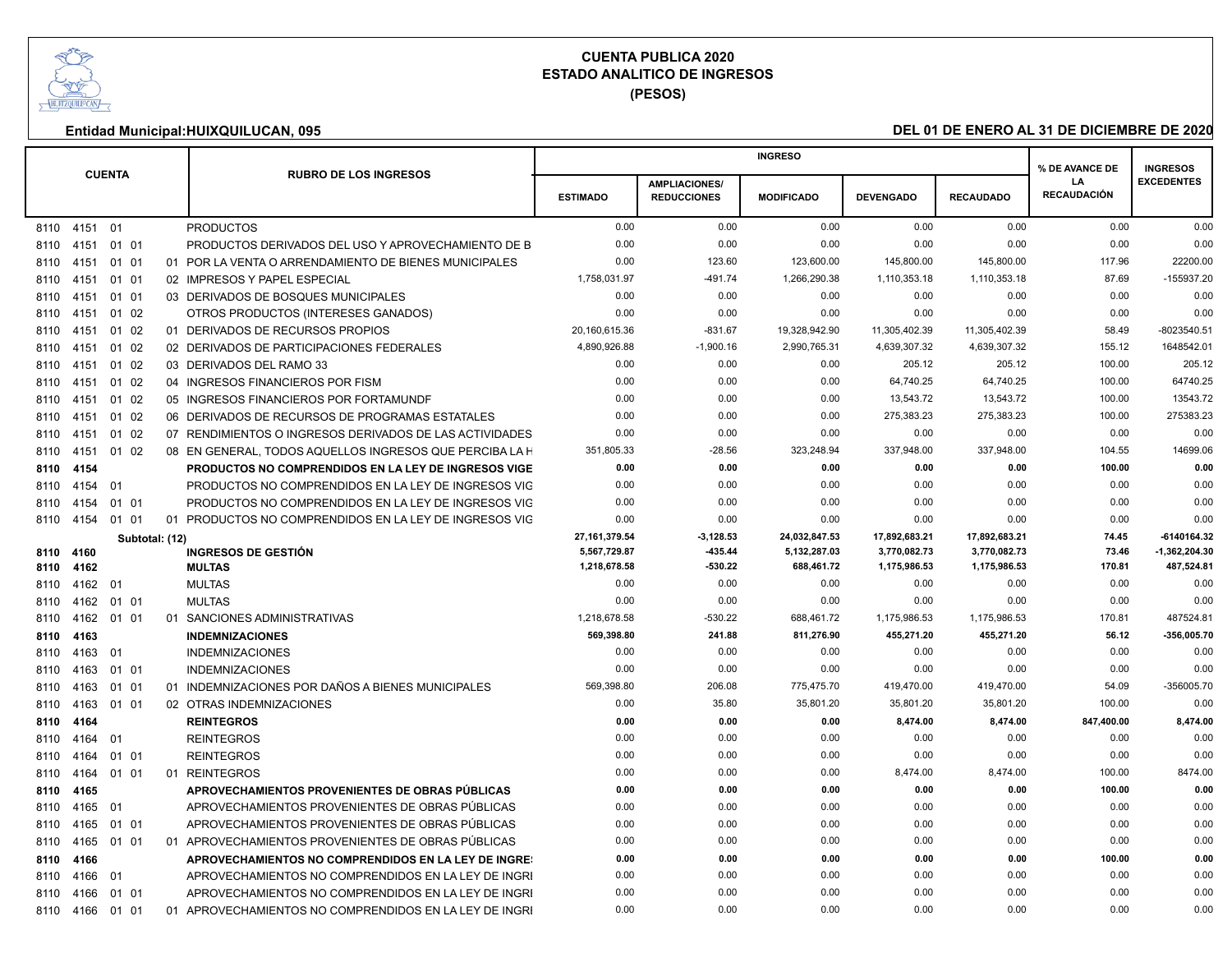

**(PESOS)**

|      |            |               |                |                                                          |                 |                      | <b>INGRESO</b>    |                  |                  | % DE AVANCE DE           | <b>INGRESOS</b>   |
|------|------------|---------------|----------------|----------------------------------------------------------|-----------------|----------------------|-------------------|------------------|------------------|--------------------------|-------------------|
|      |            | <b>CUENTA</b> |                | <b>RUBRO DE LOS INGRESOS</b>                             |                 | <b>AMPLIACIONES/</b> |                   |                  |                  | LA<br><b>RECAUDACIÓN</b> | <b>EXCEDENTES</b> |
|      |            |               |                |                                                          | <b>ESTIMADO</b> | <b>REDUCCIONES</b>   | <b>MODIFICADO</b> | <b>DEVENGADO</b> | <b>RECAUDADO</b> |                          |                   |
| 8110 | 4168       |               |                | <b>ACCESORIOS DE APROVECHAMIENTOS</b>                    | 0.00            | 0.00                 | 0.00              | 498.00           | 498.00           | 49,800.00                | 498.00            |
| 8110 | 4168       | 01            |                | ACCESORIOS DE APROVECHAMIENTOS                           | 0.00            | 0.00                 | 0.00              | 0.00             | 0.00             | 0.00                     | 0.00              |
| 8110 | 4168       | 01 01         |                | <b>ACCESORIOS DE APROVECHAMIENTOS</b>                    | 0.00            | 0.00                 | 0.00              | 0.00             | 0.00             | 0.00                     | 0.00              |
| 8110 | 4168       | 01 01         |                | 01 MULTAS                                                | 0.00            | 0.00                 | 0.00              | 0.00             | 0.00             | 0.00                     | 0.00              |
| 8110 | 4168       | 01 01         |                | 02 RECARGOS                                              | 0.00            | 0.00                 | 0.00              | 498.00           | 498.00           | 100.00                   | 498.00            |
| 8110 | 4168       | 01 01         |                | 03 GASTOS DE EJECUCIÓN                                   | 0.00            | 0.00                 | 0.00              | 0.00             | 0.00             | 0.00                     | 0.00              |
| 8110 | 4168       | 01 01         |                | 04 INDEMNIZACIÓN POR DEVOLUCIÓN DE CHEQUES               | 0.00            | 0.00                 | 0.00              | 0.00             | 0.00             | 0.00                     | 0.00              |
| 8110 | 4169       |               |                | <b>OTROS APROVECHAMIENTOS</b>                            | 3.779.652.49    | $-147.10$            | 3,632,548.41      | 2,129,853.00     | 2,129,853.00     | 58.63                    | $-1,502,695.41$   |
| 8110 | 4169 01    |               |                | OTROS APROVECHAMIENTOS                                   | 0.00            | 0.00                 | 0.00              | 0.00             | 0.00             | 0.00                     | 0.00              |
| 8110 | 4169       | 01 01         |                | OTROS APROVECHAMIENTOS                                   | 0.00            | 0.00                 | 0.00              | 0.00             | 0.00             | 0.00                     | 0.00              |
| 8110 | 4169       | 01 01         |                | 01 USO O EXPLOTACIÓN DE BIENES DE DOMINIO PÚBLICO        | 2,279,652.49    | $-147.10$            | 2,132,548.41      | 2,129,853.00     | 2,129,853.00     | 99.87                    | $-2695.41$        |
| 8110 | 4169       | 01 01         |                | 02 HERENCIAS, LEGADOS, CESIONES Y DONACIONES             | 1,500,000.00    | 0.00                 | 1,500,000.00      | 0.00             | 0.00             | 0.00                     | $-1500000.00$     |
| 8110 | 4169       | 01 01         |                | 03 RESARCIMIENTOS                                        | 0.00            | 0.00                 | 0.00              | 0.00             | 0.00             | 0.00                     | 0.00              |
|      |            |               | Subtotal: (12) |                                                          | 5,567,729.87    | 435.44               | 5,132,287.03      | 3,770,082.73     | 3,770,082.73     | 73.46                    | -1362204.30       |
| 8110 | 4170       |               |                | <b>INGRESOS DE GESTIÓN</b>                               | 0.00            | 0.00                 | 0.00              | 0.00             | 0.00             | 100.00                   | 0.00              |
| 8110 | 4171       |               |                | INGRESOS POR VENTA DE BIENES Y PRESTACIÓN DE SERVICIOS   | 0.00            | 0.00                 | 0.00              | 0.00             | 0.00             | 100.00                   | 0.00              |
| 8110 | 4171       | 01            |                | INGRESOS POR VENTA DE BIENES Y PRESTACIÓN DE SERVICIO    | 0.00            | 0.00                 | 0.00              | 0.00             | 0.00             | 0.00                     | 0.00              |
| 8110 | 4171       | 01 01         |                | INGRESOS POR VENTA DE BIENES Y PRESTACIÓN DE SERVICIO    | 0.00            | 0.00                 | 0.00              | 0.00             | 0.00             | 0.00                     | 0.00<br>0.00      |
| 8110 | 4171       | 01 01         |                | 01 INGRESOS POR VENTA DE BIENES Y PRESTACIÓN DE SERVICIO | 0.00            | 0.00                 | 0.00              | 0.00             | 0.00             | 0.00                     |                   |
| 8110 | 4172       |               |                | INGRESOS POR VENTA DE BIENES Y PRESTACIÓN DE SERVICIOS   | 0.00            | 0.00                 | 0.00              | 0.00             | 0.00             | 100.00                   | 0.00              |
| 8110 | 4172 01    |               |                | INGRESOS POR VENTA DE BIENES Y PRESTACIÓN DE SERVICIO    | 0.00<br>0.00    | 0.00<br>0.00         | 0.00<br>0.00      | 0.00             | 0.00             | 0.00<br>0.00             | 0.00<br>0.00      |
| 8110 | 4172       | 01 01         |                | INGRESOS POR VENTA DE BIENES Y PRESTACIÓN DE SERVICIO    |                 |                      |                   | 0.00             | 0.00             |                          |                   |
| 8110 | 4172 01 01 |               |                | 01 INGRESOS POR VENTA DE BIENES Y PRESTACIÓN DE SERVICIO | 0.00            | 0.00                 | 0.00              | 0.00             | 0.00             | 0.00                     | 0.00              |
| 8110 | 4173       |               |                | INGRESOS POR VENTA DE BIENES Y PRESTACIÓN DE SERVICIOS   | 0.00            | 0.00                 | 0.00              | 0.00             | 0.00             | 100.00                   | 0.00              |
| 8110 | 4173 01    |               |                | INGRESOS POR VENTA DE BIENES Y PRESTACIÓN DE SERVICIO    | 0.00            | 0.00                 | 0.00              | 0.00             | 0.00             | 0.00                     | 0.00              |
| 8110 | 4173       | 01 01         |                | INGRESOS POR VENTA DE BIENES Y PRESTACIÓN DE SERVICIO    | 0.00            | 0.00                 | 0.00              | 0.00             | 0.00             | 0.00                     | 0.00              |
| 8110 | 4173       | 01 01         |                | 01 ESTANCIAS INFANTILES                                  | 0.00            | 0.00                 | 0.00              | 0.00             | 0.00             | 0.00                     | 0.00              |
| 8110 | 4173       | 01 01         |                | 02 FARMACIAS                                             | 0.00            | 0.00                 | 0.00              | 0.00             | 0.00             | 0.00                     | 0.00              |
| 8110 | 4173       | 01 01         |                | 03 SERVICIOS MÉDICOS                                     | 0.00            | 0.00                 | 0.00              | 0.00             | 0.00             | 0.00                     | 0.00              |
| 8110 | 4173       | 01 01         |                | 04 PRODUCTOS NUTRICIONALES (AMARANTO, SOYA, ETC.)        | 0.00            | 0.00                 | 0.00              | 0.00             | 0.00             | 0.00                     | 0.00              |
| 8110 | 4173       | 01 01         |                | 05 VELATORIOS                                            | 0.00            | 0.00                 | 0.00              | 0.00             | 0.00             | 0.00                     | 0.00              |
| 8110 | 4173       | 01 01         |                | 06 COLEGIATURAS                                          | 0.00            | 0.00                 | 0.00              | 0.00             | 0.00             | 0.00                     | 0.00              |
| 8110 | 4173       | 01 01         |                | 07 HUERTOS FAMILIARES                                    | 0.00            | 0.00                 | 0.00              | 0.00             | 0.00             | 0.00                     | 0.00              |
| 8110 | 4173       | 01 01         |                | 08 SERVICIOS DE ALBERCA                                  | 0.00            | 0.00                 | 0.00              | 0.00             | 0.00             | 0.00                     | 0.00              |
| 8110 | 4173       | 01 01         |                | 09 PANADERÍA                                             | 0.00            | 0.00                 | 0.00              | 0.00             | 0.00             | 0.00                     | 0.00              |
| 8110 | 4173       | 01 01         |                | 10 SERVICIOS DE LABORATORIO                              | 0.00            | 0.00                 | 0.00              | 0.00             | 0.00             | 0.00                     | 0.00              |
| 8110 | 4173       | 01 01         |                | 11 SERVICIOS DE BAÑOS PÚBLICOS                           | 0.00            | 0.00                 | 0.00              | 0.00             | 0.00             | 0.00                     | 0.00              |
| 8110 | 4173       | 01 01         |                | 12 INSCRIPCIONES                                         | 0.00            | 0.00                 | 0.00              | 0.00             | 0.00             | 0.00                     | 0.00              |
| 8110 | 4173       | 01 01         |                | 13 DESAYUNOS ESCOLARES                                   | 0.00            | 0.00                 | 0.00              | 0.00             | 0.00             | 0.00                     | 0.00              |
| 8110 | 4173       | 01 01         |                | 14 PRODUCTOS BÁSICOS (DESPENSAS)                         | 0.00            | 0.00                 | 0.00              | 0.00             | 0.00             | 0.00                     | 0.00              |
|      | 8110 4173  | 01 01         |                | 15 SERVICIOS JURÍDICOS                                   | 0.00            | 0.00                 | 0.00              | 0.00             | 0.00             | 0.00                     | 0.00              |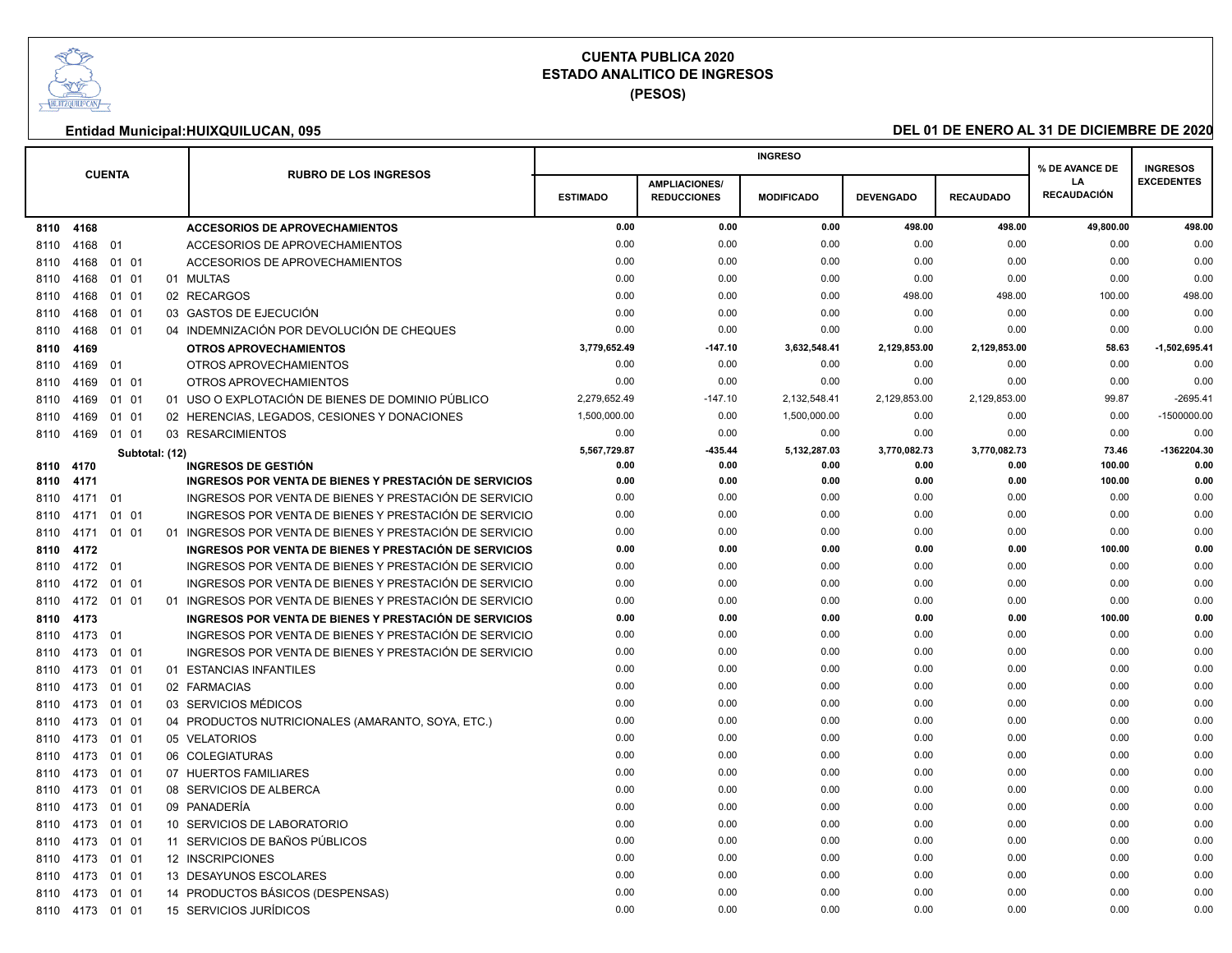

**(PESOS)**

|                                     |                 |               |                |                                                                                                                                              |                                                          |                                            | <b>INGRESO</b>                                         |                                                        |                                                        | % DE AVANCE DE           | <b>INGRESOS</b>                                   |
|-------------------------------------|-----------------|---------------|----------------|----------------------------------------------------------------------------------------------------------------------------------------------|----------------------------------------------------------|--------------------------------------------|--------------------------------------------------------|--------------------------------------------------------|--------------------------------------------------------|--------------------------|---------------------------------------------------|
|                                     |                 | <b>CUENTA</b> |                | <b>RUBRO DE LOS INGRESOS</b>                                                                                                                 | <b>ESTIMADO</b>                                          | <b>AMPLIACIONES/</b><br><b>REDUCCIONES</b> | <b>MODIFICADO</b>                                      | <b>DEVENGADO</b>                                       | <b>RECAUDADO</b>                                       | LA<br><b>RECAUDACIÓN</b> | <b>EXCEDENTES</b>                                 |
|                                     | 8110 4173 01 01 |               |                | 16 SERVICIOS PSICOLÓGICOS                                                                                                                    | 0.00                                                     | 0.00                                       | 0.00                                                   | 0.00                                                   | 0.00                                                   | 0.00                     | 0.00                                              |
|                                     | 8110 4173 01 01 |               |                | 17 SERVICIOS DE TERAPIA Y DISCAPACIDAD                                                                                                       | 0.00                                                     | 0.00                                       | 0.00                                                   | 0.00                                                   | 0.00                                                   | 0.00                     | 0.00                                              |
|                                     | 8110 4173 01 01 |               |                | 18 INGRESOS DIVERSOS                                                                                                                         | 0.00                                                     | 0.00                                       | 0.00                                                   | 0.00                                                   | 0.00                                                   | 0.00                     | 0.00                                              |
|                                     | 8110 4173       | 01 01         |                | 19 INGRESOS DE ORGANISMOS DEL DEPORTE                                                                                                        | 0.00                                                     | 0.00                                       | 0.00                                                   | 0.00                                                   | 0.00                                                   | 0.00                     | 0.00                                              |
|                                     | 8110 4173       | 01 01         |                | 20 INGRESOS POR FIDEICOMISOS Y EMPRESAS DE PARTICIPACIÓL                                                                                     | 0.00                                                     | 0.00                                       | 0.00                                                   | 0.00                                                   | 0.00                                                   | 0.00                     | 0.00                                              |
|                                     | 8110 4173       | 01 01         |                | 21 RENDIMIENTOS O INGRESOS DERIVADOS DE ORGANISMOS DE:                                                                                       | 0.00                                                     | 0.00                                       | 0.00                                                   | 0.00                                                   | 0.00                                                   | 0.00                     | 0.00                                              |
|                                     | 8110 4173       | 01 01         |                | 22 RENDIMIENTOS O INGRESOS DERIVADOS DE EMPRESAS DE PA                                                                                       | 0.00                                                     | 0.00                                       | 0.00                                                   | 0.00                                                   | 0.00                                                   | 0.00                     | 0.00                                              |
| 8110 4174                           |                 |               |                | INGRESOS POR VENTA DE BIENES Y PRESTACIÓN DE SERVICIOS                                                                                       | 0.00                                                     | 0.00                                       | 0.00                                                   | 0.00                                                   | 0.00                                                   | 100.00                   | 0.00                                              |
|                                     | 8110 4174 01    |               |                | INGRESOS POR VENTA DE BIENES Y PRESTACIÓN DE SERVICIO                                                                                        | 0.00                                                     | 0.00                                       | 0.00                                                   | 0.00                                                   | 0.00                                                   | 0.00                     | 0.00                                              |
| 8110 4174                           |                 | 01 01         |                | INGRESOS POR VENTA DE BIENES Y PRESTACIÓN DE SERVICIO                                                                                        | 0.00                                                     | 0.00                                       | 0.00                                                   | 0.00                                                   | 0.00                                                   | 0.00                     | 0.00                                              |
| 8110 4174                           |                 | 01 01         |                | 01 INGRESOS POR VENTA DE BIENES Y PRESTACIÓN DE SERVICIO                                                                                     | 0.00                                                     | 0.00                                       | 0.00                                                   | 0.00                                                   | 0.00                                                   | 0.00                     | 0.00                                              |
| 8110 4175                           |                 |               |                | INGRESOS POR VENTA DE BIENES Y PRESTACIÓN DE SERVICIOS                                                                                       | 0.00                                                     | 0.00                                       | 0.00                                                   | 0.00                                                   | 0.00                                                   | 100.00                   | 0.00                                              |
|                                     | 8110 4175       | 01            |                | INGRESOS POR VENTA DE BIENES Y PRESTACIÓN DE SERVICIO                                                                                        | 0.00                                                     | 0.00                                       | 0.00                                                   | 0.00                                                   | 0.00                                                   | 0.00                     | 0.00                                              |
|                                     | 8110 4175       | 01 01         |                | INGRESOS POR VENTA DE BIENES Y PRESTACIÓN DE SERVICIO                                                                                        | 0.00                                                     | 0.00                                       | 0.00                                                   | 0.00                                                   | 0.00                                                   | 0.00                     | 0.00                                              |
|                                     | 8110 4175       | 01 01         |                | 01 INGRESOS POR VENTA DE BIENES Y PRESTACIÓN DE SERVICIO                                                                                     | 0.00                                                     | 0.00                                       | 0.00                                                   | 0.00                                                   | 0.00                                                   | 0.00                     | 0.00                                              |
| 8110 4176                           |                 |               |                | INGRESOS POR VENTA DE BIENES Y PRESTACIÓN DE SERVICIOS                                                                                       | 0.00                                                     | 0.00                                       | 0.00                                                   | 0.00                                                   | 0.00                                                   | 100.00                   | 0.00                                              |
|                                     | 8110 4176 01    |               |                | INGRESOS POR VENTA DE BIENES Y PRESTACIÓN DE SERVICIO                                                                                        | 0.00                                                     | 0.00                                       | 0.00                                                   | 0.00                                                   | 0.00                                                   | 0.00                     | 0.00                                              |
|                                     | 8110 4176       | 01 01         |                | INGRESOS POR VENTA DE BIENES Y PRESTACIÓN DE SERVICIO                                                                                        | 0.00                                                     | 0.00                                       | 0.00                                                   | 0.00                                                   | 0.00                                                   | 0.00                     | 0.00                                              |
|                                     | 8110 4176       | 01 01         |                | 01 INGRESOS POR VENTA DE BIENES Y PRESTACIÓN DE SERVICIO                                                                                     | 0.00                                                     | 0.00                                       | 0.00                                                   | 0.00                                                   | 0.00                                                   | 0.00                     | 0.00                                              |
| 8110 4177                           |                 |               |                | INGRESOS POR VENTA DE BIENES Y PRESTACIÓN DE SERVICIOS                                                                                       | 0.00                                                     | 0.00                                       | 0.00                                                   | 0.00                                                   | 0.00                                                   | 100.00                   | 0.00                                              |
|                                     | 8110 4177 01    |               |                | INGRESOS POR VENTA DE BIENES Y PRESTACIÓN DE SERVICIO                                                                                        | 0.00                                                     | 0.00                                       | 0.00                                                   | 0.00                                                   | 0.00                                                   | 0.00                     | 0.00                                              |
|                                     | 8110 4177       | 01 01         |                | INGRESOS POR VENTA DE BIENES Y PRESTACIÓN DE SERVICIO                                                                                        | 0.00                                                     | 0.00                                       | 0.00                                                   | 0.00                                                   | 0.00                                                   | 0.00                     | 0.00                                              |
| 8110 4177                           |                 | 01 01         |                | 01 INGRESOS POR VENTA DE BIENES Y PRESTACIÓN DE SERVICIO                                                                                     | 0.00                                                     | 0.00                                       | 0.00                                                   | 0.00                                                   | 0.00                                                   | 0.00                     | 0.00                                              |
| 8110 4178                           |                 |               |                | INGRESOS POR VENTA DE BIENES Y PRESTACIÓN DE SERVICIOS                                                                                       | 0.00                                                     | 0.00                                       | 0.00                                                   | 0.00                                                   | 0.00                                                   | 100.00                   | 0.00                                              |
|                                     | 8110 4178       | 01            |                | INGRESOS POR VENTA DE BIENES Y PRESTACIÓN DE SERVICIO                                                                                        | 0.00                                                     | 0.00                                       | 0.00                                                   | 0.00                                                   | 0.00                                                   | 0.00                     | 0.00                                              |
|                                     | 8110 4178 01 01 |               |                | INGRESOS POR VENTA DE BIENES Y PRESTACIÓN DE SERVICIO                                                                                        | 0.00                                                     | 0.00                                       | 0.00                                                   | 0.00                                                   | 0.00                                                   | 0.00                     | 0.00                                              |
|                                     | 8110 4178 01 01 |               |                | 01 INGRESOS POR VENTA DE BIENES Y PRESTACIÓN DE SERVICIO                                                                                     | 0.00                                                     | 0.00                                       | 0.00                                                   | 0.00                                                   | 0.00                                                   | 0.00                     | 0.00                                              |
|                                     |                 |               | Subtotal: (12) |                                                                                                                                              | 0.00                                                     | 0.00                                       | 0.00                                                   | 0.00                                                   | 0.00                                                   | 100.00                   | 0.00                                              |
| 8110 4200<br>8110 4210<br>8110 4211 |                 |               |                | PARTICIPACIONES, APORTACIONES, CONVENIOS, INCENTIVOS DI<br>PARTICIPACIONES, APORTACIONES, CONVENIOS, INCENTIVOS DI<br><b>PARTICIPACIONES</b> | 1,378,012,722.40<br>1,378,012,722.40<br>1,086,643,595.26 | -93,373.04<br>-93,373.04<br>-93,373.04     | 1,284,639,682.61<br>1,284,639,682.61<br>993,270,555.47 | 1,235,969,779.66<br>1,235,969,779.66<br>987,611,581.61 | 1,235,969,779.66<br>1,235,969,779.66<br>987,611,581.61 | 96.21<br>96.21<br>99.43  | -48,669,902.95<br>-48,669,902.95<br>-5,658,973.86 |
|                                     | 8110 4211       | 01            |                | <b>PARTICIPACIONES</b>                                                                                                                       | 0.00                                                     | 0.00                                       | 0.00                                                   | 0.00                                                   | 0.00                                                   | 0.00                     | 0.00                                              |
| 8110                                | 4211            | 01 01         |                | LAS PARTICIPACIONES DERIVADAS DE LA APLICACIÓN DE LA LE                                                                                      | 0.00                                                     | 0.00                                       | 0.00                                                   | 0.00                                                   | 0.00                                                   | 0.00                     | 0.00                                              |
|                                     | 8110 4211       | 01 01         |                | 01 FONDO GENERAL DE PARTICIPACIONES                                                                                                          | 546,411,075.72                                           | $-16,037.84$                               | 530,373,238.05                                         | 476,524,350.67                                         | 476,524,350.67                                         | 89.85                    | -53848887.38                                      |
| 8110                                | 4211            | 01 01         |                | 02 FONDO DE FOMENTO MUNICIPAL                                                                                                                | 74,040,571.92                                            | $-516.37$                                  | 73,524,199.00                                          | 63,723,723.27                                          | 63,723,723.27                                          | 86.67                    | -9800475.73                                       |
|                                     | 8110 4211       | 01 01         |                | 03 FONDO DE FISCALIZACIÓN Y RECAUDACIÓN                                                                                                      | 113, 140, 298. 28                                        | $-66,016.12$                               | 47,124,182.04                                          | 44,175,086.52                                          | 44,175,086.52                                          | 93.74                    | -2949095.52                                       |
|                                     | 8110 4211       | 01 01         |                | 04 FONDO DE ESTABILIZACIÓN DE LOS INGRESOS DE LAS ENTIDAI                                                                                    | 0.00                                                     | 0.00                                       | 0.00                                                   | 80,283,203.96                                          | 80,283,203.96                                          | 100.00                   | 80283203.96                                       |
| 8110                                | 4211            | 01 01         |                | 05 CORRESPONDIENTES AL IMPUESTO ESPECIAL SOBRE PRODUC                                                                                        | 9,087,869.52                                             | 230.25                                     | 9,318,116.04                                           | 8,720,940.33                                           | 8,720,940.33                                           | 93.59                    | $-597175.71$                                      |
|                                     | 8110 4211       | 01 01         |                | 06 CORRESPONDIENTES AL IMPUESTO SOBRE AUTOMÓVILES NUE                                                                                        | 19,402,690.92                                            | $-12,899.24$                               | 6,503,451.03                                           | 4,480,096.81                                           | 4,480,096.81                                           | 68.89                    | -2023354.22                                       |
|                                     | 8110 4211       | 01 01         |                | 07 CORRESPONDIENTES AL IMPUESTO SOBRE TENENCIA O USO D                                                                                       | 425.40                                                   | $-0.46$                                    | $-30.00$                                               | 4.163.42                                               | 4.163.42                                               | $-13.878.07$             | 4193.42                                           |
|                                     | 8110 4211 01 01 |               |                | 08 CORRESPONDIENTES AL FONDO DE COMPENSACIÓN DEL IMPL                                                                                        | 4,107,655.32                                             | $-2,578.38$                                | 1,529,278.08                                           | 1.529.277.25                                           | 1,529,277.25                                           | 100.00                   | $-0.83$                                           |
|                                     |                 |               |                |                                                                                                                                              |                                                          |                                            |                                                        |                                                        |                                                        |                          |                                                   |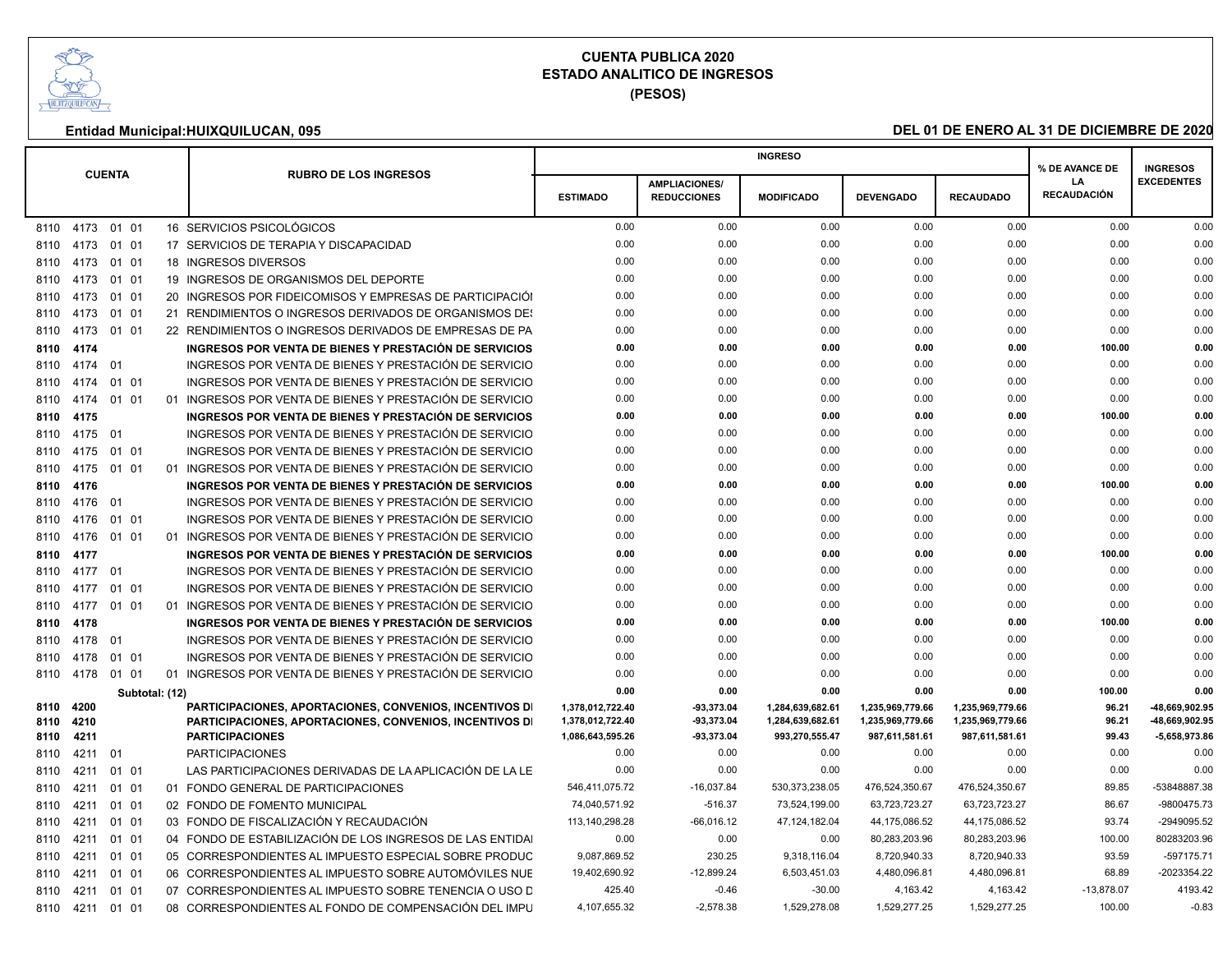

|                    |                                                             |                  |                                            | <b>INGRESO</b>    |                  |                  | % DE AVANCE DE           | <b>INGRESOS</b>   |
|--------------------|-------------------------------------------------------------|------------------|--------------------------------------------|-------------------|------------------|------------------|--------------------------|-------------------|
| <b>CUENTA</b>      | <b>RUBRO DE LOS INGRESOS</b>                                | <b>ESTIMADO</b>  | <b>AMPLIACIONES/</b><br><b>REDUCCIONES</b> | <b>MODIFICADO</b> | <b>DEVENGADO</b> | <b>RECAUDADO</b> | LA<br><b>RECAUDACIÓN</b> | <b>EXCEDENTES</b> |
| 8110 4211 01 01    | 09 LAS DERIVADAS DE LA APLICACIÓN DEL ARTÍCULO 4-A DE LA LE | 8,118,082.08     | 276.83                                     | 8,394,909.00      | 6,485,043.74     | 6,485,043.74     | 77.25                    | -1909865.26       |
| 01 01<br>8110 4211 | 10 EL IMPUESTO SOBRE LA RENTA EFECTIVAMENTE ENTERADO A      | 201.183.058.78   | 0.00                                       | 201.183.058.78    | 230,567,238.19   | 230.567.238.19   | 114.61                   | 29384179.41       |
| 01 02<br>8110 4211 | LAS PARTICIPACIONES DERIVADAS DE LA APLICACIÓN DE LA FR     | 0.00             | 0.00                                       | 0.00              | 0.00             | 0.00             | 0.00                     | 0.00              |
| 01 02<br>8110 4211 | 01 DEL IMPUESTO SOBRE TENENCIA O USO DE VEHÍCULOS AUTON     | 13,752,444.84    | 4,081.88                                   | 17,834,324.07     | 9,070,340.34     | 9,070,340.34     | 50.86                    | -8763983.73       |
| 01 02<br>8110 421  | 02 DEL IMPUESTO SOBRE ADQUISICIÓN DE VEHÍCULOS AUTOMOTO     | 876,246.26       | $-241.79$                                  | 634,460.90        | 87,512.89        | 87,512.89        | 13.79                    | -546948.01        |
| 01 02<br>8110 4211 | 03 DEL IMPUESTO SOBRE LOTERÍAS, RIFAS, SORTEOS, CONCURSO    | 1,364,007.24     | 261.52                                     | 1.625.527.02      | 657,504.27       | 657,504.27       | 40.45                    | -968022.75        |
| 8110 4211<br>01 02 | 04 DEL IMPUESTO A LA VENTA FINAL DE BEBIDAS CON CONTENIDO   | 908,232.48       | 66.67                                      | 974,904.96        | 871,303.08       | 871,303.08       | 89.37                    | $-103601.88$      |
| 01 02<br>8110 421  | 05 PROGRAMA DE ACCIONES PARA EL DESARROLLO (PAD)            | 40,000,000.00    | 0.00                                       | 40,000,000.00     | 40,000,000.67    | 40,000,000.67    | 100.00                   | 0.67              |
| 01 02<br>8110 4211 | 06 FONDO ESTATAL DE FORTALECIMIENTO MUNICIPAL (FEFOM)       | 20,431,796.21    | 0.00                                       | 20,431,796.21     | 20,431,796.20    | 20,431,796.20    | 100.00                   | $-0.01$           |
| 8110 4211<br>01 02 | 07 RECURSOS DEL CEDIPIEM                                    | 0.00             | 0.00                                       | 0.00              | 0.00             | 0.00             | 0.00                     | 0.00              |
| 01 02<br>8110 4211 | 08 RECURSOS DEL SISTEMA DIFEM                               | 0.00             | 0.00                                       | 0.00              | 0.00             | 0.00             | 0.00                     | 0.00              |
| 01 02<br>8110 4211 | 09 MECÁNICA TEATRAL                                         | 0.00             | 0.00                                       | 0.00              | 0.00             | 0.00             | 0.00                     | 0.00              |
| 01 02<br>8110 4211 | 10 REMANENTES GASTO DE INVERSIÓN SECTORIAL (PAD)            | 33,819,140.29    | 0.00                                       | 33,819,140.29     | 0.00             | 0.00             | 0.00                     | -33819140.29      |
| 01 02<br>8110 4211 | 11 REMANENTES PROGRAMA DE APOYO AL GASTO DE INVERSIÓN       | 0.00             | 0.00                                       | 0.00              | 0.00             | 0.00             | 0.00                     | 0.00              |
| 01 02<br>8110 421  | 12 OTROS RECURSOS ESTATALES                                 | 0.00             | 0.00                                       | 0.00              | 0.00             | 0.00             | 0.00                     | 0.00              |
| 8110 4211<br>01 02 | 13 LAS DEMÁS DERIVADAS DE LA APLICACIÓN DEL TÍTULO SÉPTIM   | 0.00             | 0.00                                       | 0.00              | 0.00             | 0.00             | 0.00                     | 0.00              |
| 8110 4212          | <b>APORTACIONES</b>                                         | 238, 134, 781.52 | 0.00                                       | 238, 134, 781.52  | 236, 114, 756.59 | 236, 114, 756.59 | 99.15                    | 2,020,024.93      |
| 8110 4212 01       | <b>APORTACIONES</b>                                         | 0.00             | 0.00                                       | 0.00              | 0.00             | 0.00             | 0.00                     | 0.00              |
| 8110 4212 01 01    | <b>APORTACIONES</b>                                         | 0.00             | 0.00                                       | 0.00              | 0.00             | 0.00             | 0.00                     | 0.00              |
| 01 01<br>8110 4212 | 01 FONDO DE APORTACIONES PARA LA INFRAESTRUCTURA SOCIA      | 34.116.422.05    | 0.00                                       | 34, 116, 422.05   | 34.116.422.00    | 34.116.422.00    | 100.00                   | $-0.05$           |
| 8110 4212<br>01 01 | 02 FONDO DE APORTACIONES PARA EL FORTALECIMIENTO DE LOS     | 200,862,489.59   | 0.00                                       | 200,862,489.59    | 200,862,489.59   | 200,862,489.59   | 100.00                   | 0.00              |
| 8110 4212 01 01    | 03 REMANENTES DE RAMO 33 (FISM)                             | 2,020,024.88     | 0.00                                       | 2.020.024.88      | 0.00             | 0.00             | 0.00                     | -2020024.88       |
| 8110 4212 01 01    | 04 REMANENTES DE RAMO 33 (FORTAMUN)                         | 0.00             | 0.00                                       | 0.00              | 0.00             | 0.00             | 0.00                     | 0.00              |
| 01 01<br>8110 4212 | 05 FONDO DE APORTACIONES PARA LA SEGURIDAD PÚBLICA (FASI    | 1,135,845.00     | 0.00                                       | 1,135,845.00      | 1,135,845.00     | 1,135,845.00     | 100.00                   | 0.00              |
| 8110 4213          | <b>CONVENIOS</b>                                            | 0.00             | 0.00                                       | 0.00              | 0.00             | 0.00             | 100.00                   | 0.00              |
| 8110 4213<br>01    | <b>CONVENIOS</b>                                            | 0.00             | 0.00                                       | 0.00              | 0.00             | 0.00             | 0.00                     | 0.00              |
| 01 01<br>8110 4213 | <b>CONVENIOS</b>                                            | 0.00             | 0.00                                       | 0.00              | 0.00             | 0.00             | 0.00                     | 0.00              |
| 01 01<br>8110 4213 | 01 CONVENIOS                                                | 0.00             | 0.00                                       | 0.00              | 0.00             | 0.00             | 0.00                     | 0.00              |
| 8110 4214          | INCENTIVOS DERIVADOS DE LA COLABORACIÓN FISCAL              | 532,910.91       | 0.00                                       | 532,910.91        | 30,228.00        | 30,228.00        | 5.67                     | $-502,682.91$     |
| 8110 4214<br>01    | INCENTIVOS DERIVADOS DE LA COLABORACIÓN FISCAL              | 0.00             | 0.00                                       | 0.00              | 0.00             | 0.00             | 0.00                     | 0.00              |
| 01 01<br>8110 4214 | INCENTIVOS DERIVADOS DE LA COLABORACIÓN FISCAL              | 0.00             | 0.00                                       | 0.00              | 0.00             | 0.00             | 0.00                     | 0.00              |
| 01 01<br>8110 4214 | 01 MULTAS FEDERALES NO FISCALES                             | 532,910.91       | 0.00                                       | 532,910.91        | 30,228.00        | 30,228.00        | 5.67                     | -502682.91        |
| 01 01<br>8110 4214 | 02 CONVENIOS DE TRÁNSITO ESTATAL CON MUNICIPIOS             | 0.00             | 0.00                                       | 0.00              | 0.00             | 0.00             | 0.00                     | 0.00              |
| 8110 4215          | <b>FONDOS DISTINTOS DE APORTACIONES</b>                     | 52,701,434.71    | 0.00                                       | 52,701,434.71     | 12,213,213.46    | 12,213,213.46    | 23.17                    | -40,488,221.25    |
| 8110 4215 01       | <b>FONDOS DISTINTOS DE APORTACIONES</b>                     | 0.00             | 0.00                                       | 0.00              | 0.00             | 0.00             | 0.00                     | 0.00              |
| 01 01<br>8110 4215 | <b>FONDOS DISTINTOS DE APORTACIONES</b>                     | 0.00             | 0.00                                       | 0.00              | 0.00             | 0.00             | 0.00                     | 0.00              |
| 01 01<br>8110 4215 | 01 RECURSOS DEL PROGRAMA HÁBITAT                            | 0.00             | 0.00                                       | 0.00              | 0.00             | 0.00             | 0.00                     | 0.00              |
| 01 01<br>8110 4215 | 02 EXCEDENTES PETROLEROS                                    | 0.00             | 0.00                                       | 0.00              | 0.00             | 0.00             | 0.00                     | 0.00              |
| 8110 4215 01 01    | 03 RAMO 23                                                  | 0.00             | 0.00                                       | 0.00              | 0.00             | 0.00             | 0.00                     | 0.00              |
| 8110 4215 01 01    | 04 FORTASEG                                                 | 12,196,509.00    | 0.00                                       | 12,196,509.00     | 12,213,213.46    | 12,213,213.46    | 100.14                   | 16704.46          |
|                    |                                                             |                  |                                            |                   |                  |                  |                          |                   |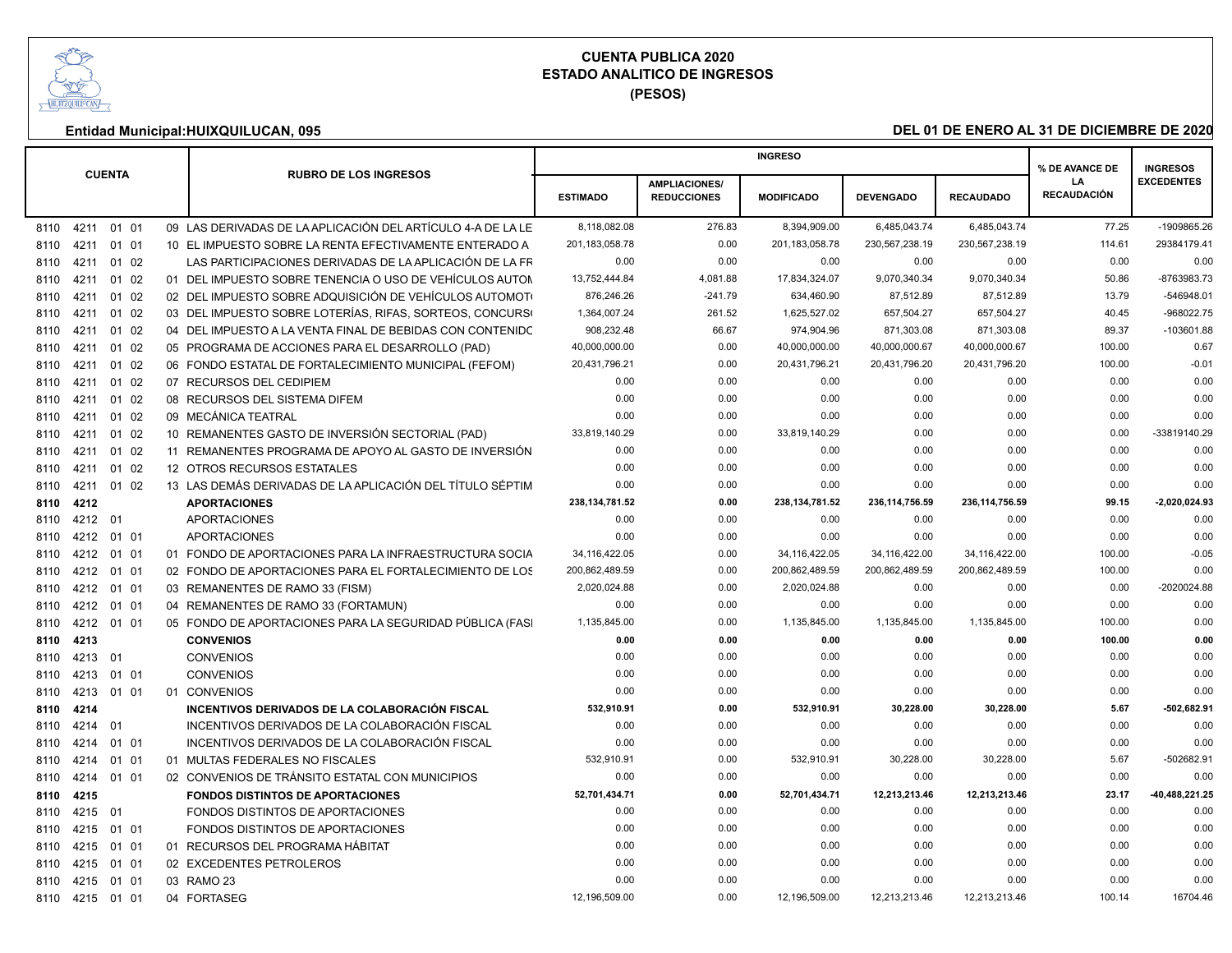

**(PESOS)**

|           |                 |               |                |                                                                |                  |                                            | <b>INGRESO</b>    |                  |                  | % DE AVANCE DE                  | <b>INGRESOS</b>   |
|-----------|-----------------|---------------|----------------|----------------------------------------------------------------|------------------|--------------------------------------------|-------------------|------------------|------------------|---------------------------------|-------------------|
|           |                 | <b>CUENTA</b> |                | <b>RUBRO DE LOS INGRESOS</b>                                   | <b>ESTIMADO</b>  | <b>AMPLIACIONES/</b><br><b>REDUCCIONES</b> | <b>MODIFICADO</b> | <b>DEVENGADO</b> | <b>RECAUDADO</b> | <b>LA</b><br><b>RECAUDACIÓN</b> | <b>EXCEDENTES</b> |
|           | 8110 4215 01 01 |               |                | 05 REMANENTES OTROS RECURSOS FEDERALES                         | 40,504,925.71    | 0.00                                       | 40,504,925.71     | 0.00             | 0.00             | 0.00                            | -40504925.71      |
| 8110      | 4215 01 01      |               |                | 06 OTROS RECURSOS FEDERALES                                    | 0.00             | 0.00                                       | 0.00              | 0.00             | 0.00             | 0.00                            | 0.00              |
|           | 8110 4215 01 01 |               |                | 07 RECURSOS DEL PROGRAMA DE AHORRO Y SUBSIDIO PARA LA          | 0.00             | 0.00                                       | 0.00              | 0.00             | 0.00             | 0.00                            | 0.00              |
|           | 8110 4215 01 01 |               |                | 08 RECURSOS DEL PROGRAMA PARA EL DESARROLLO DE ZONAS           | 0.00             | 0.00                                       | 0.00              | 0.00             | 0.00             | 0.00                            | 0.00              |
| 8110      | 4215            | 01 01         |                | 09 RECURSOS DEL PROGRAMA 3 X 1 PARA MIGRANTES.                 | 0.00             | 0.00                                       | 0.00              | 0.00             | 0.00             | 0.00                            | 0.00              |
|           | 8110 4215 01 01 |               |                | 10 RECURSOS DEL PROGRAMA DE EMPLEO TEMPORAL (PET)              | 0.00             | 0.00                                       | 0.00              | 0.00             | 0.00             | 0.00                            | 0.00              |
| 8110 4215 |                 | 01 01         |                | 11 RECURSOS DEL PROGRAMA DE VIVIENDA RURAL                     | 0.00             | 0.00                                       | 0.00              | 0.00             | 0.00             | 0.00                            | 0.00              |
| 8110      | 4215            | 01 01         |                | 12 RECURSOS DEL PROGRAMA DE OPCIONES PRODUCTIVAS               | 0.00             | 0.00                                       | 0.00              | 0.00             | 0.00             | 0.00                            | 0.00              |
| 8110 4215 |                 | 01 01         |                | 13 RECURSOS PARA EL RESCATE DE ESPACIOS PÚBLICOS               | 0.00             | 0.00                                       | 0.00              | 0.00             | 0.00             | 0.00                            | 0.00              |
|           | 8110 4215 01 01 |               |                | 14 RECURSOS DEL FIDEICOMISO FONDO NACIONAL DE HABITACIC        | 0.00             | 0.00                                       | 0.00              | 0.00             | 0.00             | 0.00                            | 0.00              |
| 8110      | 4215            | 01 01         |                | 15 RECURSOS DEL PROGRAMA CONADE                                | 0.00             | 0.00                                       | 0.00              | 0.00             | 0.00             | 0.00                            | 0.00              |
| 8110 4215 |                 | 01 01         |                | 16 RECURSOS PARA EL PROGRAMA CALIDAD PARA EL DEPORTE C         | 0.00             | 0.00                                       | 0.00              | 0.00             | 0.00             | 0.00                            | 0.00              |
| 8110 4215 |                 | 01 01         |                | 17 RECURSOS DEL PROGRAMA CULTURA FÍSICA CONADE                 | 0.00             | 0.00                                       | 0.00              | 0.00             | 0.00             | 0.00                            | 0.00              |
| 8110 4215 |                 | 01 01         |                | 18 RECURSOS DE CONACULTA                                       | 0.00             | 0.00                                       | 0.00              | 0.00             | 0.00             | 0.00                            | 0.00              |
| 8110 4215 |                 | 01 01         |                | 19 RECURSOS PROGRAMA DE DEVOLUCIÓN DE DERECHOS PROD            | 0.00             | 0.00                                       | 0.00              | 0.00             | 0.00             | 0.00                            | 0.00              |
|           | 8110 4215 01 01 |               |                | 20 RECURSOS PARA AGUA POTABLE, ALCANTARILLADO Y SANEAM         | 0.00             | 0.00                                       | 0.00              | 0.00             | 0.00             | 0.00                            | 0.00              |
| 8110 4215 |                 | 01 01         |                | 21 RECURSOS DE INSTITUTO NACIONAL PARA EL DESARROLLO DE        | 0.00             | 0.00                                       | 0.00              | 0.00             | 0.00             | 0.00                            | 0.00              |
|           | 8110 4215 01 01 |               |                | 22 RECURSOS DE LA COMISIÓN NACIONAL PARA EL DESARROLLO         | 0.00             | 0.00                                       | 0.00              | 0.00             | 0.00             | 0.00                            | 0.00              |
|           |                 |               | Subtotal: (12) |                                                                | 1,378,012,722.40 | -93,373.04                                 | 1,284,639,682.61  | 1,235,969,779.66 | 1,235,969,779.66 | 96.21                           | -48669902.95      |
| 8110 4220 |                 |               |                | <b>PARTICIPACIONES, APORTACIONES, CONVENIOS, INCENTIVOS DI</b> | 0.00             | 0.00                                       | 0.00              | 0.00             | 0.00             | 100.00                          | 0.00              |
| 8110 4221 |                 |               |                | <b>TRANSFERENCIAS Y ASIGNACIONES</b>                           | 0.00             | 0.00                                       | 0.00              | 0.00             | 0.00             | 100.00                          | 0.00              |
| 8110      | 4221            | 01            |                | <b>TRANSFERENCIAS Y ASIGNACIONES</b>                           | 0.00             | 0.00                                       | 0.00              | 0.00             | 0.00             | 0.00                            | 0.00              |
| 8110      | 4221            | 01 01         |                | 01 TRANSFERENCIAS Y ASIGNACIONES                               | 0.00             | 0.00                                       | 0.00              | 0.00             | 0.00             | 0.00                            | 0.00              |
| 8110 4223 |                 |               |                | <b>SUBSIDIOS Y SUBVENCIONES</b>                                | 0.00             | 0.00                                       | 0.00              | 0.00             | 0.00             | 100.00                          | 0.00              |
| 8110      | 4223            | 01            |                | <b>SUBSIDIOS Y SUBVENCIONES</b>                                | 0.00             | 0.00                                       | 0.00              | 0.00             | 0.00             | 0.00                            | 0.00              |
| 8110      | 4223            | 01 01         |                | SUBSIDIOS Y SUBVENCIONES                                       | 0.00             | 0.00                                       | 0.00              | 0.00             | 0.00             | 0.00                            | 0.00              |
| 8110 4223 |                 | 01 01         |                | 01 SUBSIDIOS Y SUBVENCIONES                                    | 0.00             | 0.00                                       | 0.00              | 0.00             | 0.00             | 0.00                            | 0.00              |
| 8110      | 4223            | 01 01         |                | 02 SUBSIDIOS PARA GASTOS DE OPERACIÓN                          | 0.00             | 0.00                                       | 0.00              | 0.00             | 0.00             | 0.00                            | 0.00              |
| 8110 4225 |                 |               |                | <b>PENSIONES Y JUBILACIONES</b>                                | 0.00             | 0.00                                       | 0.00              | 0.00             | 0.00             | 100.00                          | 0.00              |
| 8110 4225 |                 | - 01          |                | PENSIONES Y JUBILACIONES                                       | 0.00             | 0.00                                       | 0.00              | 0.00             | 0.00             | 0.00                            | 0.00              |
| 8110      | 4225            | 01 01         |                | PENSIONES Y JUBILACIONES                                       | 0.00             | 0.00                                       | 0.00              | 0.00             | 0.00             | 0.00                            | 0.00              |
| 8110 4225 |                 | 01 01         |                | 01 PENSIONES Y JUBILACIONES                                    | 0.00             | 0.00                                       | 0.00              | 0.00             | 0.00             | 0.00                            | 0.00              |
| 8110 4227 |                 |               |                | TRANSFERENCIAS DEL FONDO MEXICANO DEL PETRÓLEO PARA            | 0.00             | 0.00                                       | 0.00              | 0.00             | 0.00             | 100.00                          | 0.00              |
| 8110 4227 |                 | 01            |                | TRANSFERENCIAS DEL FONDO MEXICANO DEL PETRÓLEO PAR.            | 0.00             | 0.00                                       | 0.00              | 0.00             | 0.00             | 0.00                            | 0.00              |
| 8110 4227 |                 | 01 01         |                | TRANSFERENCIAS DEL FONDO MEXICANO DEL PETRÓLEO PAR.            | 0.00             | 0.00                                       | 0.00              | 0.00             | 0.00             | 0.00                            | 0.00              |
|           | 8110 4227 01 01 |               |                | 01 TRANSFERENCIAS DEL FONDO MEXICANO DEL PETRÓLEO PAR.         | 0.00             | 0.00                                       | 0.00              | 0.00             | 0.00             | 0.00                            | 0.00              |
|           |                 |               | Subtotal: (12) |                                                                | 0.00             | 0.00                                       | 0.00              | 0.00             | 0.00             | 100.00                          | 0.00              |
| 8110 4300 |                 |               |                | <b>OTROS INGRESOS Y BENEFICIOS</b>                             | 243,855,891.81   | 217.03                                     | 244,072,925.89    | 2,969,438.58     | 2,969,438.58     | 1.22                            | -241,103,487.31   |
| 8110 4310 |                 |               |                | <b>OTROS INGRESOS Y BENEFICIOS</b>                             | 0.00             | 0.00                                       | 0.00              | 0.00             | 0.00             | 100.00                          | 0.00              |
| 8110 4311 |                 |               |                | INTERESES GANADOS DE TÍTULOS, VALORES Y DEMÁS INSTRUN          | 0.00             | 0.00                                       | 0.00              | 0.00             | 0.00             | 100.00                          | 0.00              |
|           | 8110 4311 01    |               |                | INTERESES GANADOS DE TÍTULOS, VALORES Y DEMÁS INSTRU           | 0.00             | 0.00                                       | 0.00              | 0.00             | 0.00             | 0.00                            | 0.00              |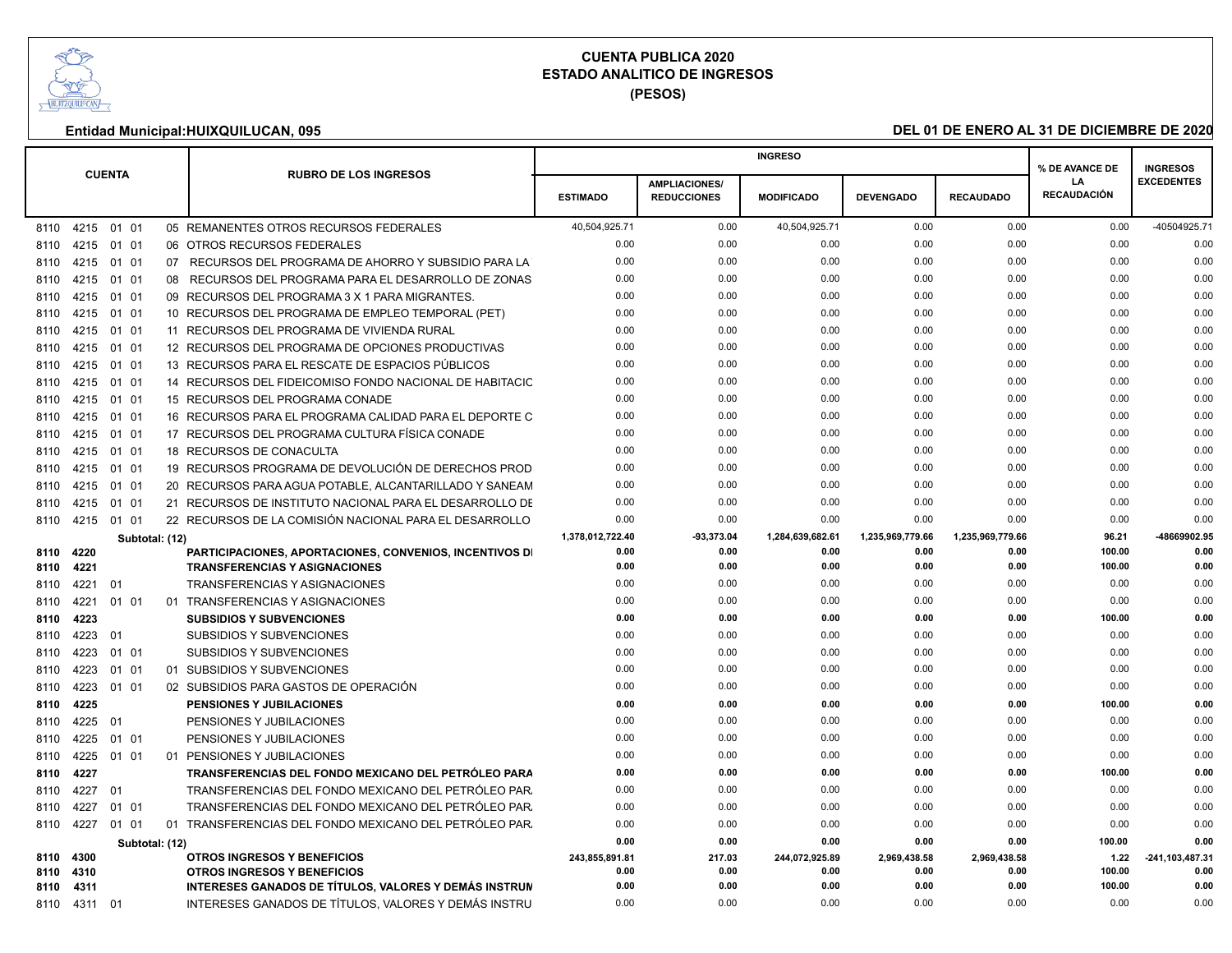

**(PESOS)**

|              | <b>CUENTA</b>               |       |  |                |                                                                                       |                 |                      | <b>INGRESO</b>    |                  |                  | % DE AVANCE DE           | <b>INGRESOS</b>   |
|--------------|-----------------------------|-------|--|----------------|---------------------------------------------------------------------------------------|-----------------|----------------------|-------------------|------------------|------------------|--------------------------|-------------------|
|              |                             |       |  |                | <b>RUBRO DE LOS INGRESOS</b>                                                          |                 | <b>AMPLIACIONES/</b> |                   |                  |                  | LA<br><b>RECAUDACIÓN</b> | <b>EXCEDENTES</b> |
|              |                             |       |  |                |                                                                                       | <b>ESTIMADO</b> | <b>REDUCCIONES</b>   | <b>MODIFICADO</b> | <b>DEVENGADO</b> | <b>RECAUDADO</b> |                          |                   |
| 8110         | 4311                        | 01 01 |  |                | INTERESES GANADOS DE VALORES, CRÉDITOS, BONOS Y OTRO                                  | 0.00            | 0.00                 | 0.00              | 0.00             | 0.00             | 0.00                     | 0.00              |
| 8110         | 4311                        | 01 01 |  |                | 01 INTERESES GANADOS DE VALORES, CRÉDITOS, BONOS Y OTRO                               | 0.00            | 0.00                 | 0.00              | 0.00             | 0.00             | 0.00                     | 0.00              |
| 8110         | 4319                        |       |  |                | <b>OTROS INGRESOS FINANCIEROS</b>                                                     | 0.00            | 0.00                 | 0.00              | 0.00             | 0.00             | 100.00                   | 0.00              |
| 8110         | 4319 01                     |       |  |                | OTROS INGRESOS FINANCIEROS                                                            | 0.00            | 0.00                 | 0.00              | 0.00             | 0.00             | 0.00                     | 0.00              |
| 8110         | 4319                        | 01 01 |  |                | <b>OTROS INGRESOS FINANCIEROS</b>                                                     | 0.00            | 0.00                 | 0.00              | 0.00             | 0.00             | 0.00                     | 0.00              |
| 8110         | 4319                        | 01 01 |  |                | 01 OTROS INGRESOS FINANCIEROS                                                         | 0.00            | 0.00                 | 0.00              | 0.00             | 0.00             | 0.00                     | 0.00              |
|              |                             |       |  | Subtotal: (12) |                                                                                       | 0.00            | 0.00                 | 0.00              | 0.00             | 0.00             | 100.00                   | 0.00              |
| 8110         | 4320                        |       |  |                | <b>OTROS INGRESOS Y BENEFICIOS</b>                                                    | 0.00            | 0.00                 | 0.00              | 0.00             | 0.00             | 100.00                   | 0.00              |
| 8110         | 4321                        |       |  |                | INCREMENTO POR VARIACIÓN DE INVENTARIOS DE MERCANCÍAS                                 | 0.00            | 0.00                 | 0.00              | 0.00             | 0.00             | 100.00                   | 0.00              |
| 8110         | 4321                        | 01    |  |                | INCREMENTO POR VARIACIÓN DE INVENTARIOS DE MERCANCÍ/                                  | 0.00            | 0.00                 | 0.00              | 0.00             | 0.00             | 0.00                     | 0.00              |
| 8110         | 4321                        | 01 01 |  |                | INCREMENTO POR VARIACIÓN DE INVENTARIOS DE MERCANCÍ/                                  | 0.00            | 0.00                 | 0.00              | 0.00             | 0.00             | 0.00                     | 0.00              |
| 8110         | 4321                        | 01 01 |  |                | 01 INCREMENTO POR VARIACIÓN DE INVENTARIOS DE MERCANCÍ/                               | 0.00            | 0.00                 | 0.00              | 0.00             | 0.00             | 0.00                     | 0.00              |
| 8110         | 4322                        |       |  |                | INCREMENTO POR VARIACIÓN DE INVENTARIOS DE MERCANCÍAS                                 | 0.00            | 0.00                 | 0.00              | 0.00             | 0.00             | 100.00                   | 0.00              |
| 8110         | 4322 01                     |       |  |                | INCREMENTO POR VARIACIÓN DE INVENTARIOS DE MERCANCIA                                  | 0.00            | 0.00                 | 0.00              | 0.00             | 0.00             | 0.00                     | 0.00              |
| 8110         | 4322                        | 01 01 |  |                | INCREMENTO POR VARIACIÓN DE INVENTARIOS DE MERCANCÍA                                  | 0.00            | 0.00                 | 0.00              | 0.00             | 0.00             | 0.00                     | 0.00              |
| 8110         | 4322                        | 01 01 |  |                | 01 INCREMENTO POR VARIACIÓN DE INVENTARIOS DE MERCANCÍ/                               | 0.00            | 0.00                 | 0.00              | 0.00             | 0.00             | 0.00                     | 0.00              |
| 8110         | 4323                        |       |  |                | INCREMENTO POR VARIACIÓN DE INVENTARIOS DE MERCANCÍAS                                 | 0.00            | 0.00                 | 0.00              | 0.00             | 0.00             | 100.00                   | 0.00              |
| 8110         | 4323                        | 01    |  |                | INCREMENTO POR VARIACIÓN DE INVENTARIOS DE MERCANCÍ/                                  | 0.00            | 0.00                 | 0.00              | 0.00             | 0.00             | 0.00                     | 0.00              |
| 8110         | 4323                        | 01 01 |  |                | INCREMENTO POR VARIACIÓN DE INVENTARIOS DE MERCANCÍ/                                  | 0.00            | 0.00                 | 0.00              | 0.00             | 0.00             | 0.00                     | 0.00              |
| 8110         | 4323                        | 01 01 |  |                | 01 INCREMENTO POR VARIACIÓN DE INVENTARIOS DE MERCANCÍ/                               | 0.00            | 0.00                 | 0.00              | 0.00             | 0.00             | 0.00                     | 0.00              |
| 8110         | 4324                        |       |  |                | INCREMENTO POR VARIACIÓN DE INVENTARIOS DE MATERIAS PI                                | 0.00            | 0.00                 | 0.00              | 0.00             | 0.00             | 100.00                   | 0.00              |
| 8110         | 4324                        | 01    |  |                | INCREMENTO POR VARIACIÓN DE INVENTARIOS DE MATERIAS F                                 | 0.00            | 0.00                 | 0.00              | 0.00             | 0.00             | 0.00                     | 0.00              |
| 8110         | 4324                        | 01 01 |  |                | INCREMENTO POR VARIACIÓN DE INVENTARIOS DE MATERIAS F                                 | 0.00            | 0.00                 | 0.00              | 0.00             | 0.00             | 0.00                     | 0.00              |
| 8110         | 4324                        | 01 01 |  |                | 01 INCREMENTO POR VARIACIÓN DE INVENTARIOS DE MATERIAS F                              | 0.00            | 0.00                 | 0.00              | 0.00             | 0.00             | 0.00                     | 0.00              |
| 8110         | 4325                        |       |  |                | INCREMENTO POR VARIACIÓN DE ALMACÉN DE MATERIAS PRIMA                                 | 0.00            | 0.00                 | 0.00              | 0.00             | 0.00             | 100.00                   | 0.00              |
| 8110         | 4325                        | 01    |  |                | INCREMENTO POR VARIACIÓN DE ALMACÉN DE MATERIAS PRIN                                  | 0.00            | 0.00                 | 0.00              | 0.00             | 0.00             | 0.00                     | 0.00              |
| 8110         | 4325                        | 01 01 |  |                | INCREMENTO POR VARIACIÓN DE ALMACÉN DE MATERIAS PRIN                                  | 0.00            | 0.00                 | 0.00              | 0.00             | 0.00             | 0.00                     | 0.00              |
| 8110         | 4325                        | 01 01 |  |                | 01 INCREMENTO POR VARIACIÓN DE ALMACÉN DE MATERIAS PRIN                               | 0.00            | 0.00                 | 0.00              | 0.00             | 0.00             | 0.00                     | 0.00              |
|              |                             |       |  | Subtotal: (12) |                                                                                       | 0.00            | 0.00                 | 0.00              | 0.00             | 0.00             | 100.00                   | 0.00              |
| 8110         | 4330                        |       |  |                | <b>OTROS INGRESOS Y BENEFICIOS</b>                                                    | 0.00            | 0.00                 | 0.00              | 0.00             | 0.00             | 100.00                   | 0.00              |
| 8110         | 4331                        |       |  |                | DISMINUCIÓN DEL EXCESO DE ESTIMACIONES POR PÉRDIDA O L                                | 0.00            | 0.00                 | 0.00              | 0.00             | 0.00             | 100.00                   | 0.00              |
| 8110         | 4331                        | 01    |  |                | DISMINUCIÓN DEL EXCESO DE ESTIMACIONES POR PÉRDIDA O                                  | 0.00            | 0.00                 | 0.00              | 0.00             | 0.00             | 0.00                     | 0.00              |
| 8110         | 4331                        | 01 01 |  |                | DISMINUCIÓN DEL EXCESO DE ESTIMACIONES POR PÉRDIDA O                                  | 0.00            | 0.00                 | 0.00              | 0.00             | 0.00             | 0.00                     | 0.00              |
| 8110         | 4331                        | 01 01 |  |                | 01 DISMINUCIÓN DEL EXCESO DE ESTIMACIONES POR PÉRDIDA O                               | 0.00            | 0.00                 | 0.00              | 0.00             | 0.00             | 0.00                     | 0.00              |
|              |                             |       |  | Subtotal: (12) |                                                                                       | 0.00            | 0.00                 | 0.00              | 0.00             | 0.00             | 100.00                   | 0.00              |
| 8110         | 4340                        |       |  |                | <b>OTROS INGRESOS Y BENEFICIOS</b>                                                    | 0.00<br>0.00    | 0.00<br>0.00         | 0.00<br>0.00      | 0.00<br>0.00     | 0.00<br>0.00     | 100.00<br>100.00         | 0.00<br>0.00      |
| 8110<br>8110 | 4341<br>4341                | 01    |  |                | <b>DISMINUCIÓN DEL EXCESO DE PROVISIONES</b><br>DISMINUCIÓN DEL EXCESO DE PROVISIONES | 0.00            | 0.00                 | 0.00              | 0.00             | 0.00             | 0.00                     | 0.00              |
| 8110         | 4341                        | 01 01 |  |                | DISMINUCIÓN DEL EXCESO DE PROVISIONES                                                 | 0.00            | 0.00                 | 0.00              | 0.00             | 0.00             | 0.00                     | 0.00              |
| 8110         | 4341                        | 01 01 |  |                | 01 DISMINUCIÓN DEL EXCESO DE PROVISIONES                                              | 0.00            | 0.00                 | 0.00              | 0.00             | 0.00             | 0.00                     | 0.00              |
|              |                             |       |  |                |                                                                                       | 0.00            | 0.00                 | 0.00              | 0.00             | 0.00             | 100.00                   | 0.00              |
|              | Subtotal: (12)<br>8110 4350 |       |  |                | <b>OTROS INGRESOS Y BENEFICIOS</b>                                                    | 61,564,423.73   | 0.00                 | 61,564,423.73     | 0.00             | 0.00             | 100.00                   | -61,564,423.73    |
|              |                             |       |  |                |                                                                                       |                 |                      |                   |                  |                  |                          |                   |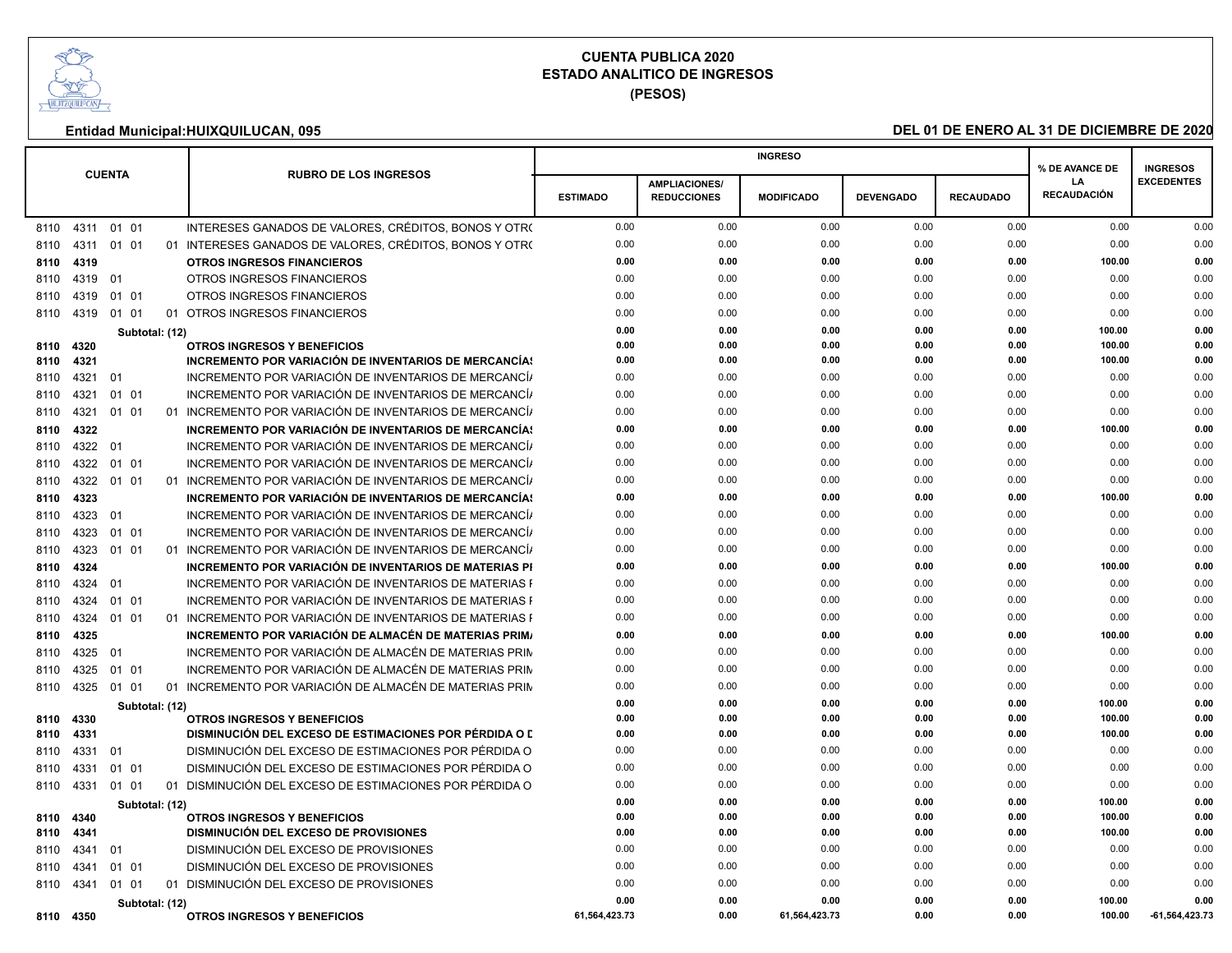

**(PESOS)**

|      |      |                |                                                            |                                 |                                            | <b>INGRESO</b>                  |                      |                      | % DE AVANCE DE           | <b>INGRESOS</b>                |
|------|------|----------------|------------------------------------------------------------|---------------------------------|--------------------------------------------|---------------------------------|----------------------|----------------------|--------------------------|--------------------------------|
|      |      | <b>CUENTA</b>  | <b>RUBRO DE LOS INGRESOS</b>                               | <b>ESTIMADO</b>                 | <b>AMPLIACIONES/</b><br><b>REDUCCIONES</b> | <b>MODIFICADO</b>               | <b>DEVENGADO</b>     | <b>RECAUDADO</b>     | LA<br><b>RECAUDACIÓN</b> | <b>EXCEDENTES</b>              |
| 8110 | 4351 |                | <b>INGRESOS DERIVADOS DE FINANCIAMIENTOS</b>               | 61,564,423.73                   | 0.00                                       | 61,564,423.73                   | 0.00                 | 0.00                 | 100.00                   | $-61,564,423.73$               |
| 8110 | 4351 | 01             | INGRESOS DERIVADOS DE FINANCIAMIENTOS                      | 0.00                            | 0.00                                       | 0.00                            | 0.00                 | 0.00                 | 0.00                     | 0.00                           |
| 8110 | 4351 | 01 01          | <b>INGRESOS DERIVADOS DE FINANCIAMIENTOS</b>               | 0.00                            | 0.00                                       | 0.00                            | 0.00                 | 0.00                 | 0.00                     | 0.00                           |
|      |      | 01 01          | 01 BANCO NACIONAL DE OBRAS Y SERVICIOS PÚBLICOS            | 0.00                            | 0.00                                       | 0.00                            | 0.00                 | 0.00                 | 0.00                     | 0.00                           |
| 8110 | 4351 | 01 01          | 02 OTRAS INSTITUCIONES PÚBLICAS                            | 0.00                            | 0.00                                       | 0.00                            | 0.00                 | 0.00                 | 0.00                     | 0.00                           |
| 8110 | 4351 |                | 03 INSTITUCIONES PRIVADAS                                  | 0.00                            | 0.00                                       | 0.00                            | 0.00                 | 0.00                 | 0.00                     | 0.00                           |
| 8110 | 4351 | 01 01          | 04 PARTICULARES                                            | 0.00                            | 0.00                                       | 0.00                            | 0.00                 | 0.00                 | 0.00                     | 0.00                           |
| 8110 | 4351 | 01 01          |                                                            | 61,564,423.73                   | 0.00                                       | 61,564,423.73                   | 0.00                 | 0.00                 | 0.00                     | -61564423.73                   |
| 8110 | 4351 | 01 01          | 05 PASIVOS GENERADOS AL CIERRE DEL EJERCICIO FISCAL PEND   |                                 |                                            |                                 |                      |                      |                          |                                |
| 8110 | 4351 | 01 01          | 06 LOS DERIVADOS DE LAS OPERACIONES DE CRÉDITO EN LOS TI   | 0.00                            | 0.00                                       | 0.00                            | 0.00                 | 0.00                 | 0.00                     | 0.00                           |
| 8110 | 4390 | Subtotal: (12) | <b>OTROS INGRESOS Y BENEFICIOS</b>                         | 61,564,423.73<br>182,291,468.08 | 0.00<br>217.03                             | 61,564,423.73<br>182,508,502.16 | 0.00<br>2,969,438.58 | 0.00<br>2,969,438.58 | 100.00<br>1.63           | -61564423.73<br>179,539,063.58 |
| 8110 | 4392 |                | <b>BONIFICACIONES Y DESCUENTOS OBTENIDOS</b>               | 0.00                            | 0.00                                       | 0.00                            | 0.00                 | 0.00                 | 100.00                   | 0.00                           |
| 8110 | 4392 | 01             | BONIFICACIONES Y DESCUENTOS OBTENIDOS                      | 0.00                            | 0.00                                       | 0.00                            | 0.00                 | 0.00                 | 0.00                     | 0.00                           |
| 8110 | 4392 | 01 01          | BONIFICACIONES Y DESCUENTOS OBTENIDOS                      | 0.00                            | 0.00                                       | 0.00                            | 0.00                 | 0.00                 | 0.00                     | 0.00                           |
| 8110 | 4392 | 01 01          | 01 BONIFICACIONES Y DESCUENTOS OBTENIDOS                   | 0.00                            | 0.00                                       | 0.00                            | 0.00                 | 0.00                 | 0.00                     | 0.00                           |
| 8110 | 4393 |                | DIFERENCIAS POR TIPO DE CAMBIO A FAVOR                     | 0.00                            | 0.00                                       | 0.00                            | 0.00                 | 0.00                 | 100.00                   | 0.00                           |
| 8110 | 4393 | 01             | DIFERENCIAS POR TIPO DE CAMBIO A FAVOR                     | 0.00                            | 0.00                                       | 0.00                            | 0.00                 | 0.00                 | 0.00                     | 0.00                           |
| 8110 | 4393 | 01 01          | DIFERENCIAS POR TIPO DE CAMBIO A FAVOR                     | 0.00                            | 0.00                                       | 0.00                            | 0.00                 | 0.00                 | 0.00                     | 0.00                           |
| 8110 | 4393 | 01 01          | 01 DIFERENCIAS POR TIPO DE CAMBIO A FAVOR EN EFECTIVO Y EQ | 0.00                            | 0.00                                       | 0.00                            | 0.00                 | 0.00                 | 0.00                     | 0.00                           |
| 8110 | 4394 |                | DIFERENCIAS DE COTIZACIONES A FAVOR EN VALORES NEGOCIA     | 0.00                            | 0.00                                       | 0.00                            | 0.00                 | 0.00                 | 100.00                   | 0.00                           |
| 8110 | 4394 | 01             | DIFERENCIAS DE COTIZACIONES A FAVOR EN VALORES NEGOC       | 0.00                            | 0.00                                       | 0.00                            | 0.00                 | 0.00                 | 0.00                     | 0.00                           |
| 8110 | 4394 | 01 01          | DIFERENCIAS DE COTIZACIONES A FAVOR EN VALORES NEGOC       | 0.00                            | 0.00                                       | 0.00                            | 0.00                 | 0.00                 | 0.00                     | 0.00                           |
| 8110 | 4394 | 01 01          | 01 DIFERENCIAS DE COTIZACIONES A FAVOR EN VALORES NEGOC    | 0.00                            | 0.00                                       | 0.00                            | 0.00                 | 0.00                 | 0.00                     | 0.00                           |
| 8110 | 4395 |                | RESULTADO POR POSICIÓN MONETARIA                           | 0.00                            | 0.00                                       | 0.00                            | 0.00                 | 0.00                 | 100.00                   | 0.00                           |
| 8110 | 4395 | 01             | RESULTADO POR POSICIÓN MONETARIA                           | 0.00                            | 0.00                                       | 0.00                            | 0.00                 | 0.00                 | 0.00                     | 0.00                           |
| 8110 | 4395 | 01 01          | RESULTADO POR POSICIÓN MONETARIA                           | 0.00                            | 0.00                                       | 0.00                            | 0.00                 | 0.00                 | 0.00                     | 0.00                           |
| 8110 | 4395 | 01 01          | 01 RESULTADO POR POSICIÓN MONETARIA                        | 0.00                            | 0.00                                       | 0.00                            | 0.00                 | 0.00                 | 0.00                     | 0.00                           |
| 8110 | 4396 |                | UTILIDADES POR PARTICIPACIÓN PATRIMONIAL                   | 0.00                            | 0.00                                       | 0.00                            | 0.00                 | 0.00                 | 100.00                   | 0.00                           |
| 8110 | 4396 | 01             | UTILIDADES POR PARTICIPACIÓN PATRIMONIAL                   | 0.00                            | 0.00                                       | 0.00                            | 0.00                 | 0.00                 | 0.00                     | 0.00                           |
| 8110 | 4396 | 01 01          | UTILIDADES POR PARTICIPACIÓN PATRIMONIAL                   | 0.00                            | 0.00                                       | 0.00                            | 0.00                 | 0.00                 | 0.00                     | 0.00                           |
| 8110 | 4396 | 01 01          | 01 UTILIDADES POR PARTICIPACIÓN PATRIMONIAL                | 0.00                            | 0.00                                       | 0.00                            | 0.00                 | 0.00                 | 0.00                     | 0.00                           |
| 8110 | 4397 |                | DIFERENCIAS POR REESTRUCTURACIÓN DE DEUDA PÚBLICA A F      | 0.00                            | 0.00                                       | 0.00                            | 0.00                 | 0.00                 | 100.00                   | 0.00                           |
| 8110 | 4397 | 01             | DIFERENCIAS POR REESTRUCTURACIÓN DE DEUDA PÚBLICA A        | 0.00                            | 0.00                                       | 0.00                            | 0.00                 | 0.00                 | 0.00                     | 0.00                           |
| 8110 | 4397 | 01 01          | DIFERENCIAS POR REESTRUCTURACIÓN DE DEUDA PÚBLICA A        | 0.00                            | 0.00                                       | 0.00                            | 0.00                 | 0.00                 | 0.00                     | 0.00                           |
| 8110 | 4397 | 01 01          | 01 DIFERENCIAS POR REESTRUCTURACIÓN DE DEUDA PÚBLICA A     | 0.00                            | 0.00                                       | 0.00                            | 0.00                 | 0.00                 | 0.00                     | 0.00                           |
| 8110 | 4399 |                | OTROS INGRESOS Y BENEFICIOS VARIOS                         | 182,291,468.08                  | 217.03                                     | 182,508,502.16                  | 2,969,438.58         | 2,969,438.58         | 1.63                     | -179,539,063.58                |
| 8110 | 4399 | 01             | OTROS INGRESOS Y BENEFICIOS VARIOS                         | 0.00                            | 0.00                                       | 0.00                            | 0.00                 | 0.00                 | 0.00                     | 0.00                           |
| 8110 | 4399 | 01 01          | OTROS INGRESOS Y BENEFICIOS VARIOS                         | 0.00                            | 0.00                                       | 0.00                            | 0.00                 | 0.00                 | 0.00                     | 0.00                           |
| 8110 | 4399 | 01 01          | 01 APORTACIONES POR GESTORÍA DE DIPUTADOS                  | 0.00                            | 0.00                                       | 0.00                            | 0.00                 | 0.00                 | 0.00                     | 0.00                           |
| 8110 | 4399 | 01 01          | 02 INGRESOS POR AUDIENCIA PÚBLICA                          | 0.00                            | 0.00                                       | 0.00                            | 0.00                 | 0.00                 | 0.00                     | 0.00                           |
| 8110 | 4399 | 01 01          | 03 ACTUALIZACIÓN DE INVERSIONES EN UDI'S                   | 0.00                            | 0.00                                       | 0.00                            | 0.00                 | 0.00                 | 0.00                     | 0.00                           |
|      |      |                |                                                            |                                 |                                            |                                 |                      |                      |                          |                                |